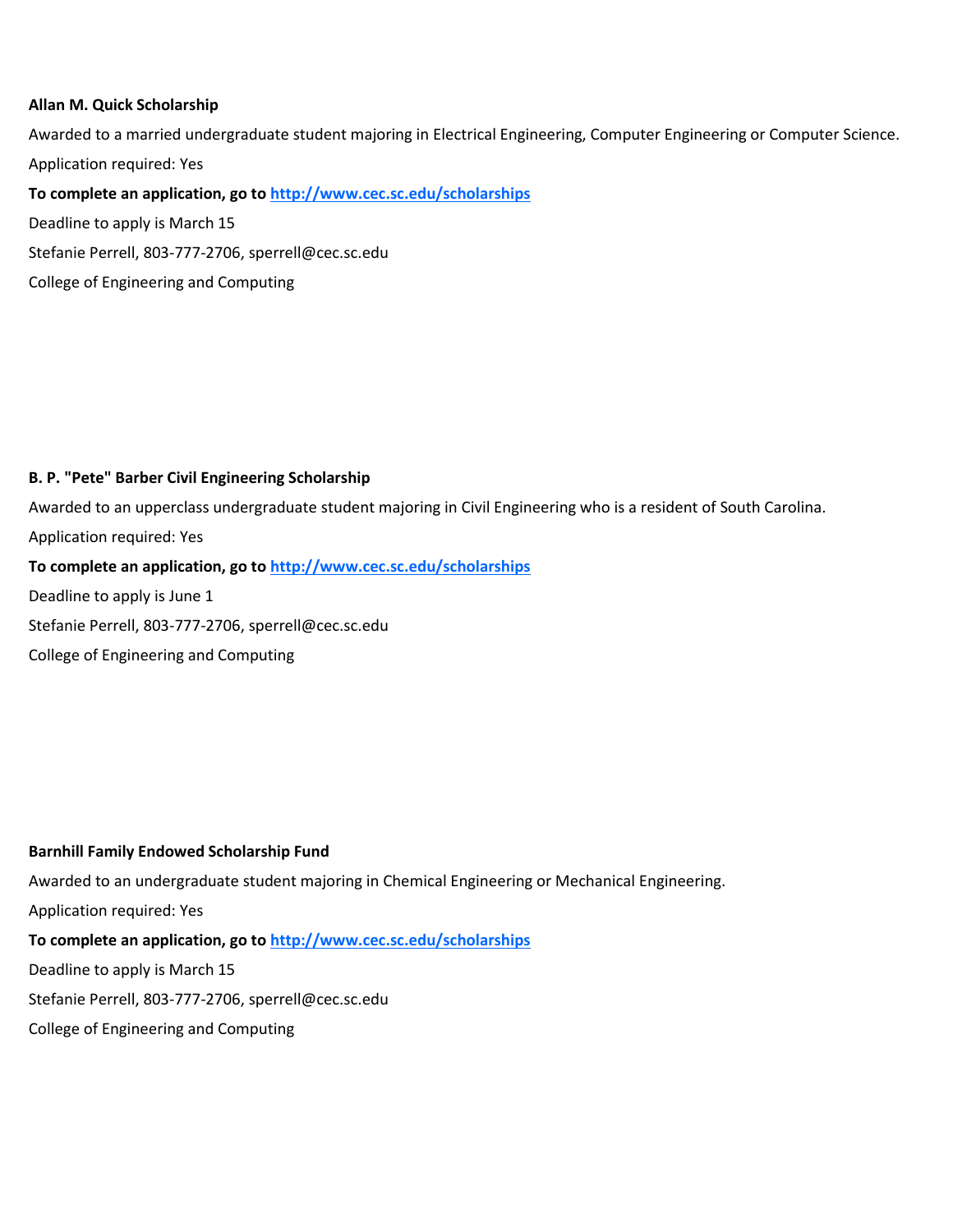### **Bert Storey Out-of-State Scholarship**

Awarded to an incoming freshman student into the College of Engineering and Computing whose legal residency is outside the state of South Carolina.

Application required: Yes

**To complete an application, go to http://www.cec.sc.edu/scholarships**

Deadline to apply is March 15

Stefanie Perrell, 803-777-2706, sperrell@cec.sc.edu

College of Engineering and Computing

### **Bickley Family Endowed Scholarship**

Awarded to an undergraduate student majoring in Electrical Engineering. Preference given to residents of North Augusta, South Carolina or Aiken County, South Carolina.

Application required: Yes

**To complete an application, go to http://www.cec.sc.edu/scholarships**

Deadline to apply is March 15

Stefanie Perrell, 803-777-2706, sperrell@cec.sc.edu

College of Engineering and Computing

### **Broughton L. Baker Chemical Engineering Scholarship**

Awarded to an undergraduate student majoring in Chemical Engineering.

Application required: Yes

# **To complete an application, go to http://www.cec.sc.edu/scholarships**

Deadline to apply is March 15

Stefanie Perrell, 803-777-2706, sperrell@cec.sc.edu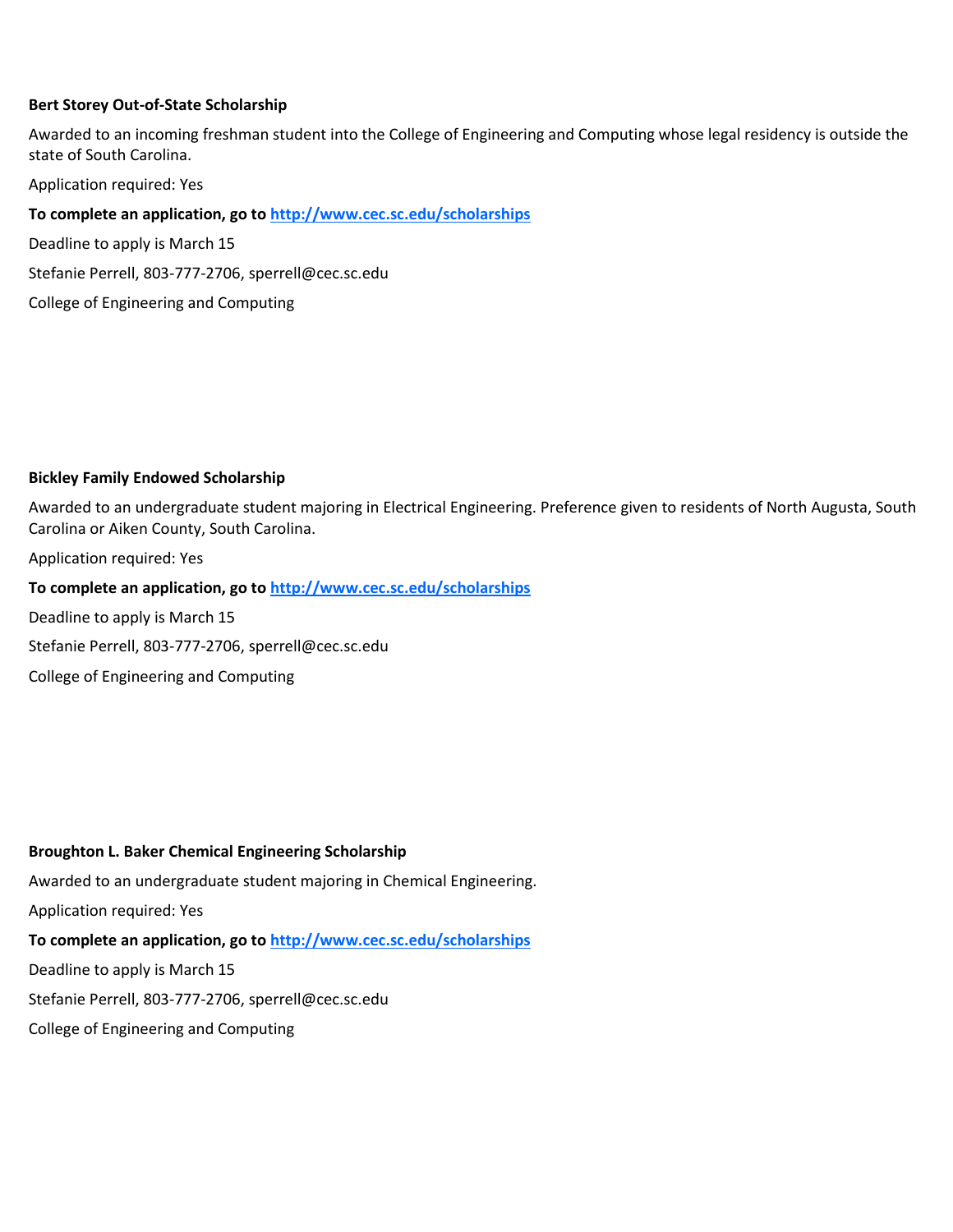### **C. M. Chao Scholarship**

Awarded to an undergraduate student in the College of Engineering and Computing Preference given to student of underrepresented (African American, Latino/Hispanic, Asian/Pacific Islander, Native American/American Indian) group with financial need.

Application required: Yes

### **To complete an application, go to http://www.cec.sc.edu/scholarships**

Deadline to apply is March 15

Stefanie Perrell, 803-777-2706, sperrell@cec.sc.edu

College of Engineering and Computing

### **Carson Williams Civil Engineering Scholarship**

Awarded to an undergraduate student majoring in Civil Engineering, and who is a resident of South Carolina resident.

Application required: Yes

**To complete an application, go to http://www.cec.sc.edu/scholarships**

Deadline to apply is March 15

Stefanie Perrell, 803-777-2706, sperrell@cec.sc.edu

College of Engineering and Computing

### **Carter Bays Endowed Scholarship for Computer Science**

Awarded to an undergraduate student majoring in Computer Science, and who is a resident of South Carolina resident. Application required: Yes

# **To complete an application, go to http://www.cec.sc.edu/scholarships**

Deadline to apply is March 15

Stefanie Perrell, 803-777-2706, sperrell@cec.sc.edu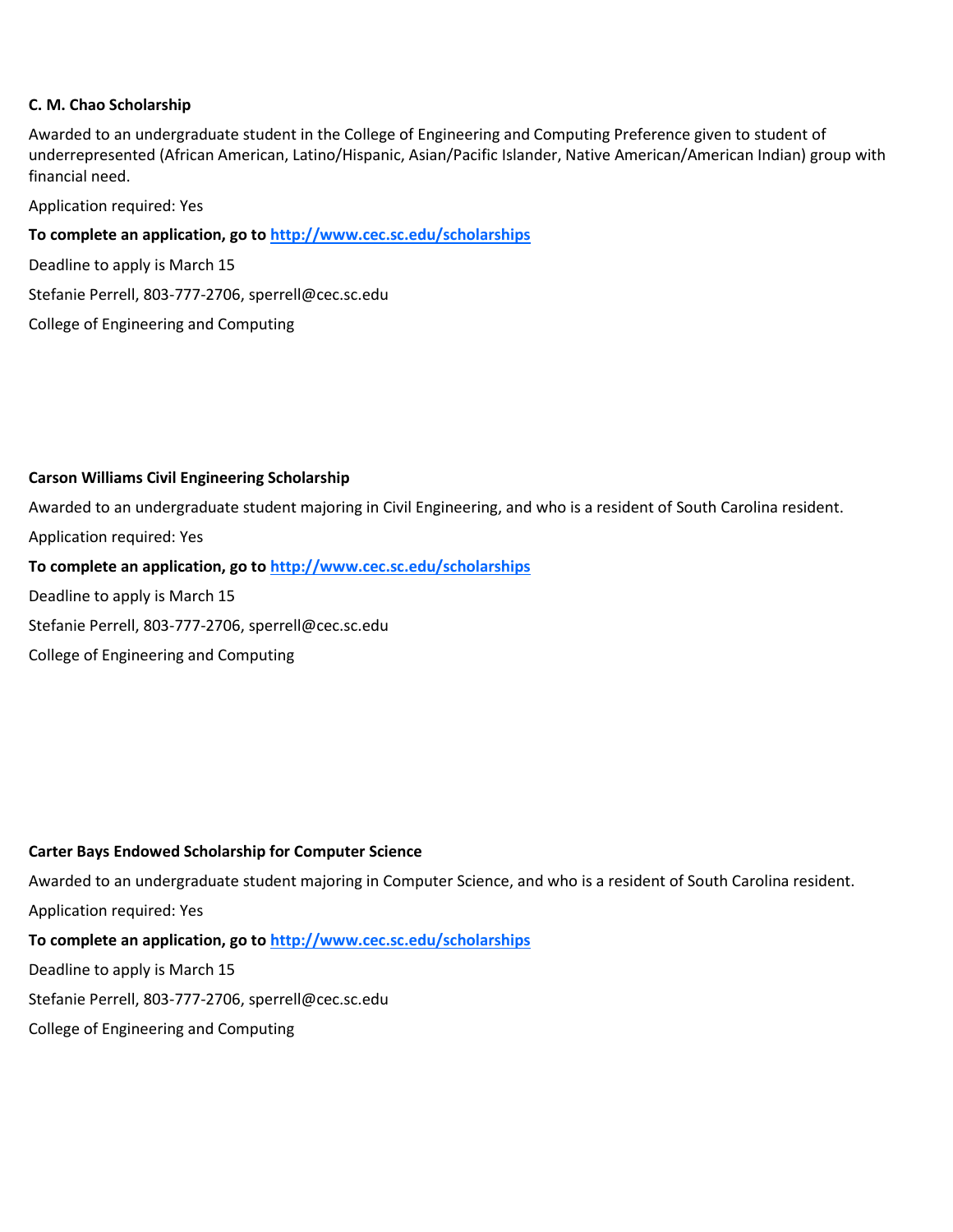### **Cassidy Fae Pendley Memorial Scholarship in Engineering**

Awarded to a full-time undergraduate student majoring in Chemical, Civil, Electrical or Mechanical Engineering. Recipient must be a U.S. citizen, and preference will be given to incoming freshman student who is a resident of South Carolina.

Application required: Yes

**To complete an application, go to http://www.cec.sc.edu/scholarships**

Deadline to apply is March 15

Stefanie Perrell, 803-777-2706, sperrell@cec.sc.edu

College of Engineering and Computing

### **Charles E. Ash Scholarship**

Awarded to an undergraduate student in the College of Engineering and Computing. Application required: Yes **To complete an application, go to http://www.cec.sc.edu/scholarships** Deadline to apply is March 15 Stefanie Perrell, 803-777-2706, sperrell@cec.sc.edu College of Engineering and Computing

# **Charles Willis Eaddy Mechanical Engineering Scholarship**

Awarded to an undergraduate student majoring in Mechanical Engineering.

Application required: Yes

# **To complete an application, go to http://www.cec.sc.edu/scholarships**

Deadline to apply is March 15

Stefanie Perrell, 803-777-2706, sperrell@cec.sc.edu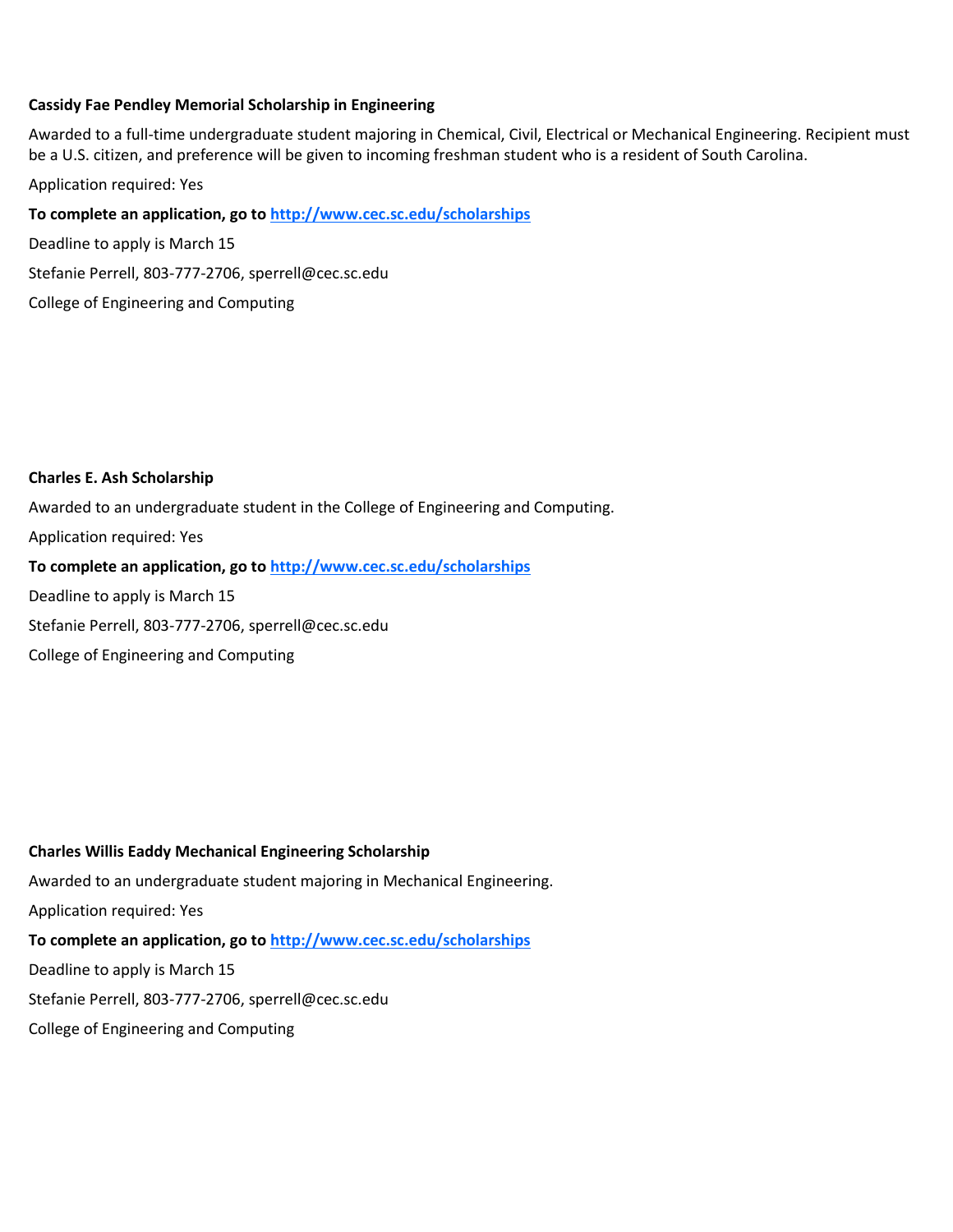### **Clarence L. Fishburne Jr. Scholarship**

Awarded to an upperclass undergraduate student majoring in Electrical Engineering or Mechanical Engineering.

Application required: Yes

**To complete an application, go to http://www.cec.sc.edu/scholarships**

Deadline to apply is June 1

Stefanie Perrell, 803-777-2706, sperrell@cec.sc.edu

College of Engineering and Computing

### **Columbia Sailing Club Scholarship**

Awarded to a full-time undergraduate student in the College of Engineering and Computing, who demonstrates an interest in and kowledge of sailing. Preference given to incoming freshmen. Separate application required.

Application required: Yes

### **To complete an application, go to http://www.cec.sc.edu/scholarships**

Deadline to apply is March 15

Stefanie Perrell, 803-777-2706, sperrell@cec.sc.edu

College of Engineering and Computing

### **Computer Science Student Excellence Scholarship**

Awarded to an undergraduate student majoring in Computer Science.

Application required: Yes

# **To complete an application, go to http://www.cec.sc.edu/scholarships**

Deadline to apply is March 15

Stefanie Perrell, 803-777-2706, sperrell@cec.sc.edu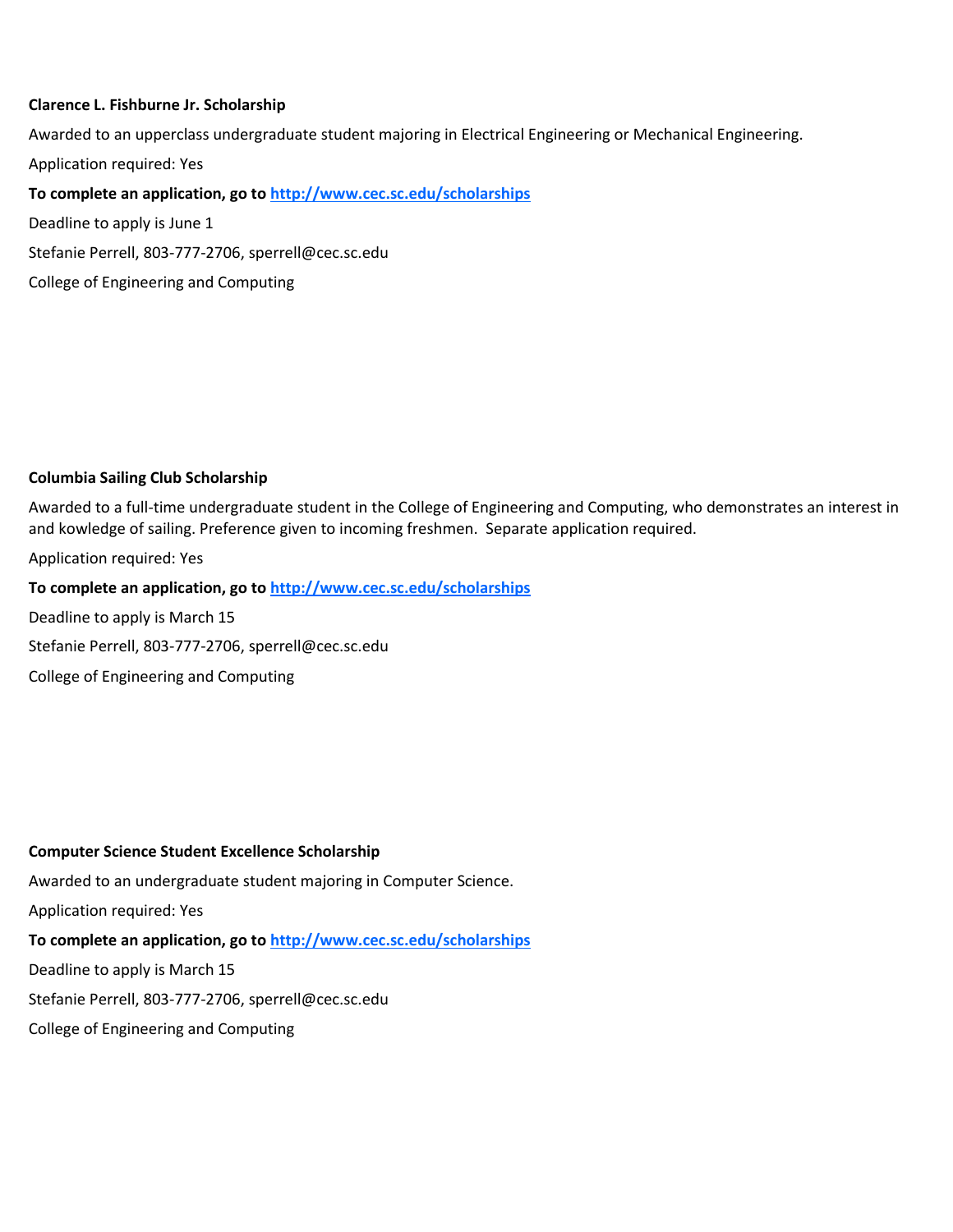### **Cotter Civil Engineering Endowed Scholarship**

Awarded to a worthy undergraduate student in Civil Engineering.

Application required: Yes

**To complete an application, go to http://www.cec.sc.edu/scholarships**

Deadline to apply is March 15

Stefanie Perrell, 803-777-2706, sperrell@cec.sc.edu

College of Engineering and Computing

# **Dan and Cindy Reynolds Electrical Engineering Scholarship**

Awarded an undergraduate student majoring in Electrical Engineering. Preference will be given to honorably discharged veterans of the United States Military or dependents of active duty or honorably discharged veterans of the United State Military.

Application required: Yes

**To complete an application, go to http://www.cec.sc.edu/scholarships**

Deadline to apply is March 15

Stefanie Perrell, 803-777-2706, sperrell@cec.sc.edu

College of Engineering and Computing

### **Dr. Hugh J. Bradburn Civil Engineering Scholarship**

Awarded to a full-time undergraduate student who is a rising junior or senior, majoring in Civil Engineering and who meets the following requirements: U.S. citizen; resident of South Carolina; graduated from a South Carolina high school; enrolled full-ti

Application required: Yes

**To complete an application, go to http://www.cec.sc.edu/scholarships**

Deadline to apply is March 15

Stefanie Perrell, 803-777-2706, sperrell@cec.sc.edu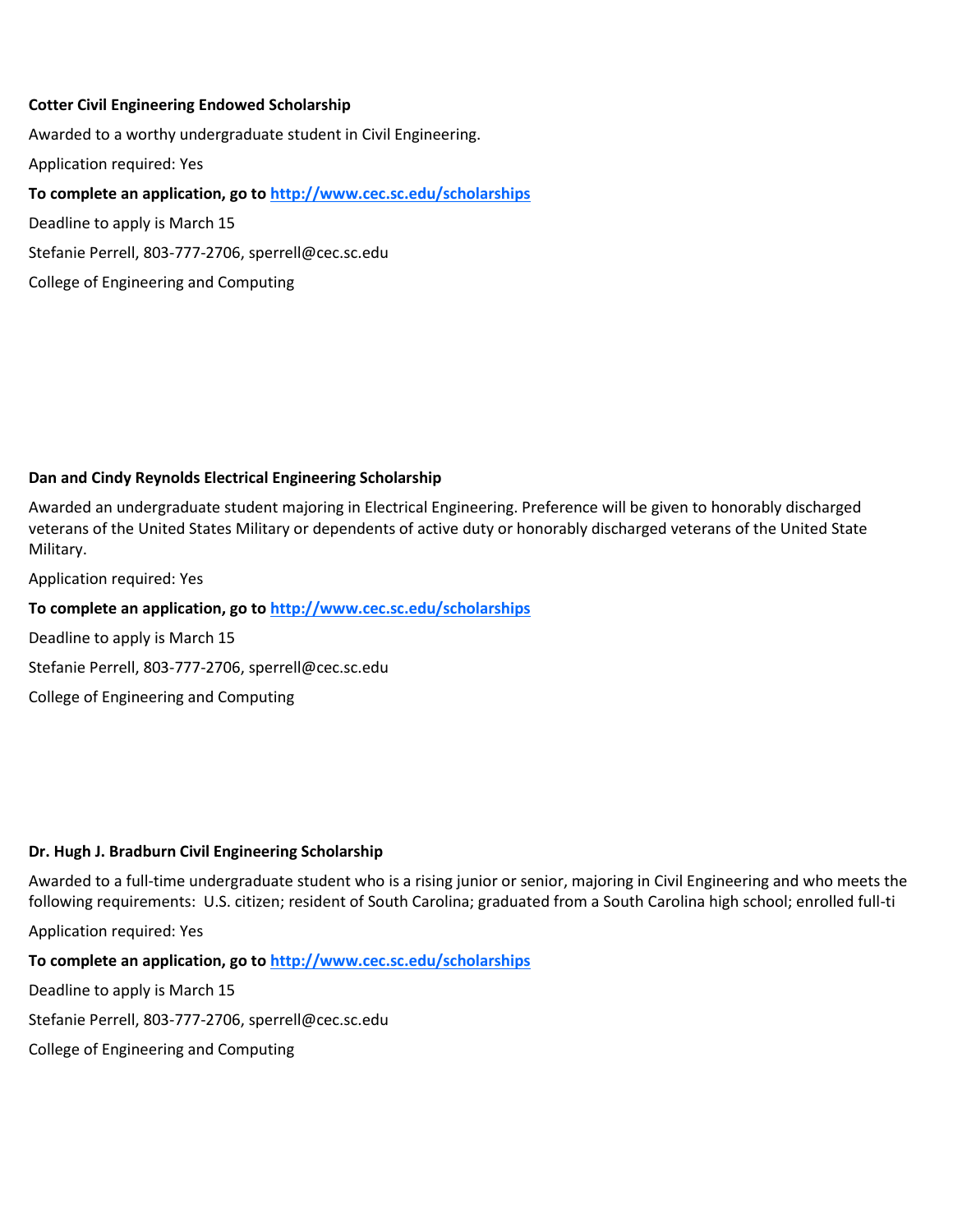### **Dr. Joseph H. Gibbons Chemical Engineering Scholarship**

Awarded to an undergraduate student majoring in Chemical Engineering. Application required: Yes

**To complete an application, go to http://www.cec.sc.edu/scholarships**

Deadline to apply is March 15

Stefanie Perrell, 803-777-2706, sperrell@cec.sc.edu

College of Engineering and Computing

### **Dr. Nathan E. Hardwick Mechanical Engineering Scholarship**

Awarded to an undergraduate student majoring in Mechanical Engineering with preference given in the following order: (1) attended East Carolina Academy (Loris, South Carolina) (2) graduated from Loris High School (3) permanent home in Dunwoody, Georgia.

Application required: Yes

**To complete an application, go to http://www.cec.sc.edu/scholarships**

Deadline to apply is March 15

Stefanie Perrell, 803-777-2706, sperrell@cec.sc.edu

College of Engineering and Computing

### **Drs Alex A Pappas & Ann Maners Biomedical Engineering Scholarship**

Awarded to a full-time undergraduate student majoring in Biomedical Engineering who is not a resident of South Carolina. Application required: Yes

### **To complete an application, go to http://www.cec.sc.edu/scholarships**

Deadline to apply is March 15

Stefanie Perrell, 803-777-2706, sperrell@cec.sc.edu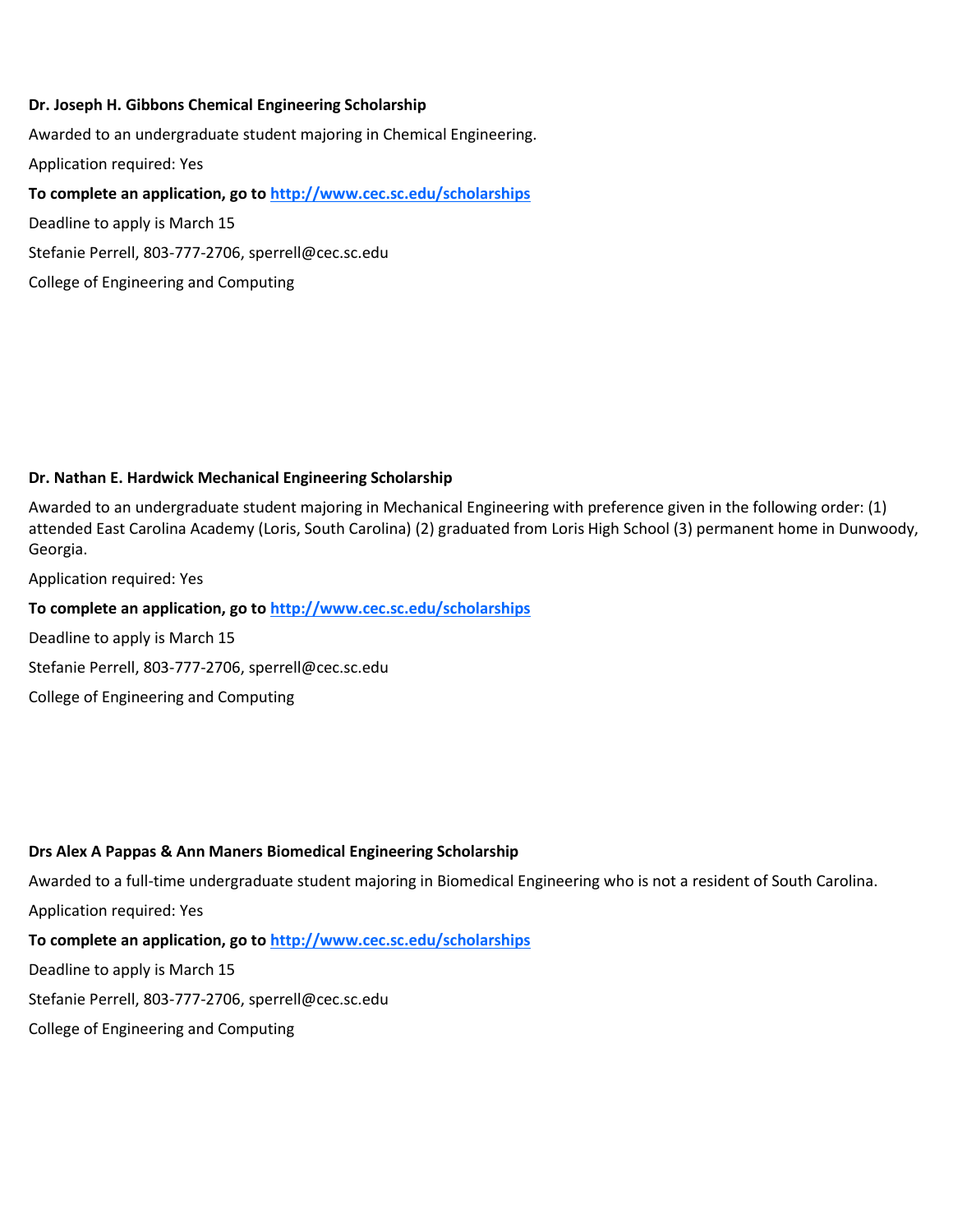### **Duke Energy ECELS**

Awarded to a student in the College of Engineering and Computing who is a resident of South Carolina. Application required: Yes **To complete an application, go to http://www.cec.sc.edu/scholarships** Deadline to apply is March 15 Stefanie Perrell, 803-777-2706, sperrell@cec.sc.edu

# **Elauwit Integrated Information Technology Scholarship**

College of Engineering and Computing

Awarded to an undergraduate student majoring in Integrated Information Technology. Application required: Yes **To complete an application, go to http://www.cec.sc.edu/scholarships** Deadline to apply is March 15 Stefanie Perrell, 803-777-2706, sperrell@cec.sc.edu College of Engineering and Computing

### **Elmer G. Schwartz Mechanical Engineering Scholarship**

Awarded to an undergradutate student majoring in Mechanical Engineering. Application required: Yes **To complete an application, go to http://www.cec.sc.edu/scholarships** Deadline to apply is March 15 Stefanie Perrell, 803-777-2706, sperrell@cec.sc.edu College of Engineering and Computing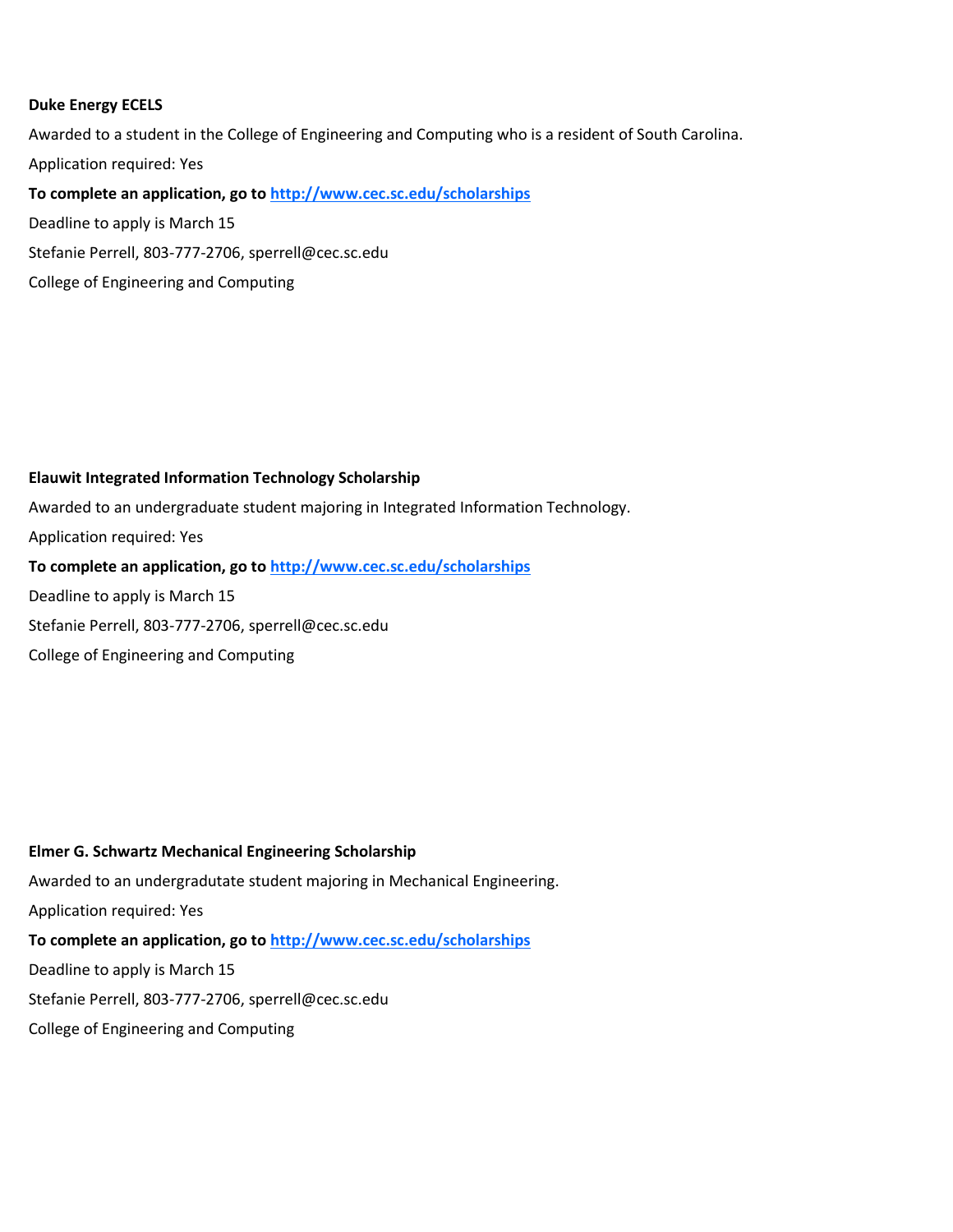### **Engineering Faculty, Student and Alumni Award**

College of Engineering and Computing

Awarded to an entering freshman in the College of Engineering and Computing. Application required: Yes **To complete an application, go to http://www.cec.sc.edu/scholarships** Deadline to apply is March 15 Stefanie Perrell, 803-777-2706, sperrell@cec.sc.edu

**Evelyn E. Harvey Inegrated Information Technology Scholarship** Awarded to an undergraduate student majoring in Integrated Information Technology. Application required: Yes

**To complete an application, go to http://www.cec.sc.edu/scholarships**

Deadline to apply is March 15

Stefanie Perrell, 803-777-2706, sperrell@cec.sc.edu

College of Engineering and Computing

**Frank B. Herty Mechanical Engineering Scholarship**

Awarded to an upperclass undergraduate student majoring in Mechanical Engineering. Application required: Yes **To complete an application, go to http://www.cec.sc.edu/scholarships** Deadline to apply is June 1 Stefanie Perrell, 803-777-2706, sperrell@cec.sc.edu College of Engineering and Computing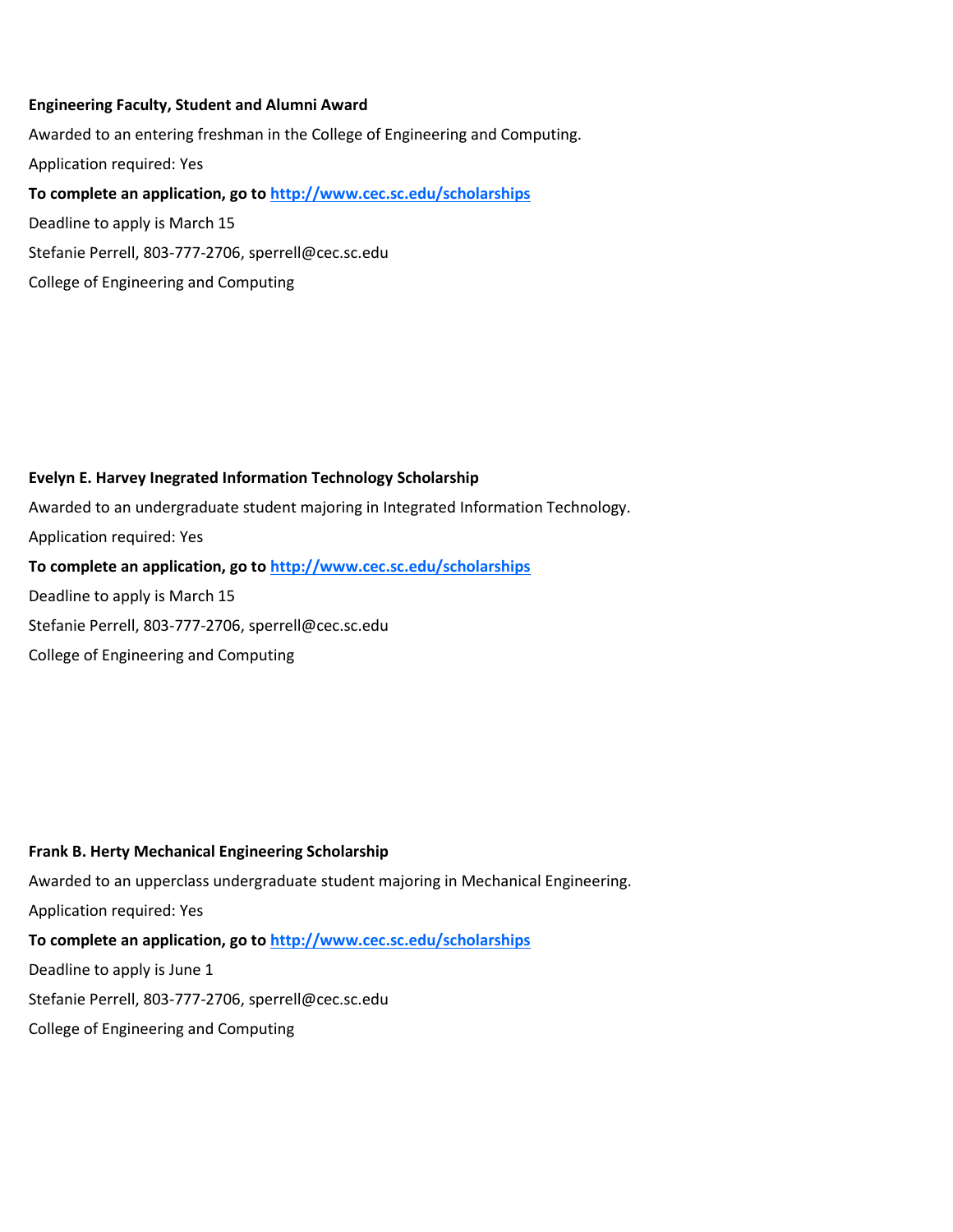### **Fred and Sarah Belle Tollison Engineering Scholarship**

Awarded to an undergraduate student majoring in Mechanical Engineering, Chemical Engineering, or Electrical Engineering. First preference will be given to eligible students participating in the Naval Reserve Officers Training Corps program at the Universi

Application required: Yes

**To complete an application, go to http://www.cec.sc.edu/scholarships**

Deadline to apply is March 15

Stefanie Perrell, 803-777-2706, sperrell@cec.sc.edu

College of Engineering and Computing

### **G. Larry & Pat Wilson ECELS**

Awarded to an undergraduate student in the College of Engineering and Computing who is a resident of South Carolina. Application required: Yes

**To complete an application, go to http://www.cec.sc.edu/scholarships**

Deadline to apply is March 15

Stefanie Perrell, 803-777-2706, sperrell@cec.sc.edu

College of Engineering and Computing

**Gilbert H. Rowe Civil Engineering Scholarship**

Awarded to an undergraduate student majoring in Civil Engineering.

Application required: Yes

# **To complete an application, go to http://www.cec.sc.edu/scholarships**

Deadline to apply is March 15

Stefanie Perrell, 803-777-2706, sperrell@cec.sc.edu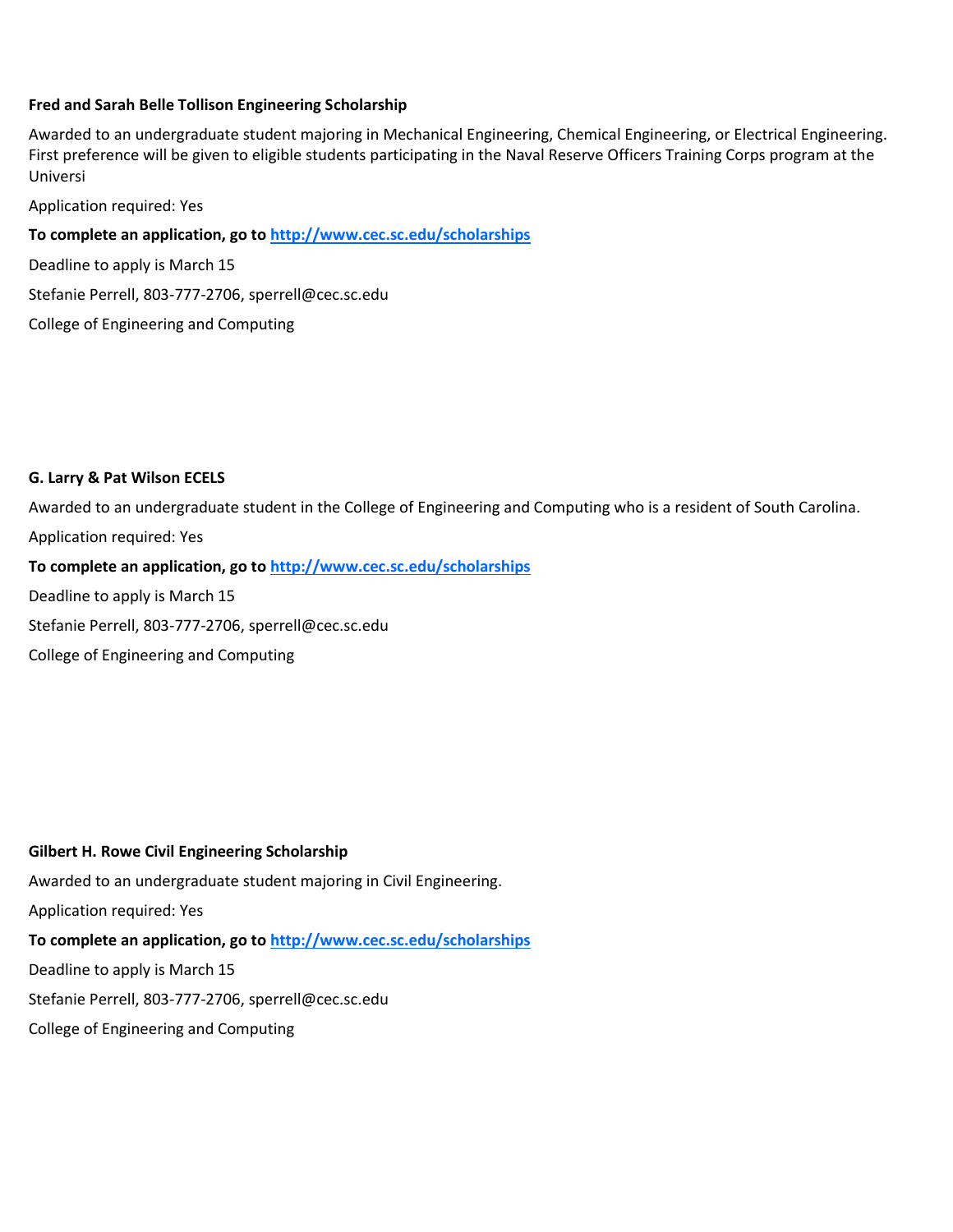### **Gissendanner Brothers Mechanical Engineering Scholarship**

Awarded to an undergraduate student majoring in Mechanical Engineering. Application required: Yes **To complete an application, go to http://www.cec.sc.edu/scholarships** Deadline to apply is March 15 Stefanie Perrell, 803-777-2706, sperrell@cec.sc.edu

College of Engineering and Computing

### **Gregory A. Disher Scholarship Fund**

Awarded to an incoming freshman student with financial need in the College of Engineering and Computing. First preference will be given to a student who has selected Electrical Engineering or Computer Science as their major. Additionally, this student mus

Application required: Yes

**To complete an application, go to http://www.cec.sc.edu/scholarships**

Deadline to apply is March 15

Stefanie Perrell, 803-777-2706, sperrell@cec.sc.edu

College of Engineering and Computing

**Harry K. McMillan Bicentennial Scholarship in Mechanical Engineering**

Awarded to a freshman, full-time student majoring in Mechanical Engineering.

Application required: Yes

### **To complete an application, go to http://www.cec.sc.edu/scholarships**

Deadline to apply is March 15

Stefanie Perrell, 803-777-2706, sperrell@cec.sc.edu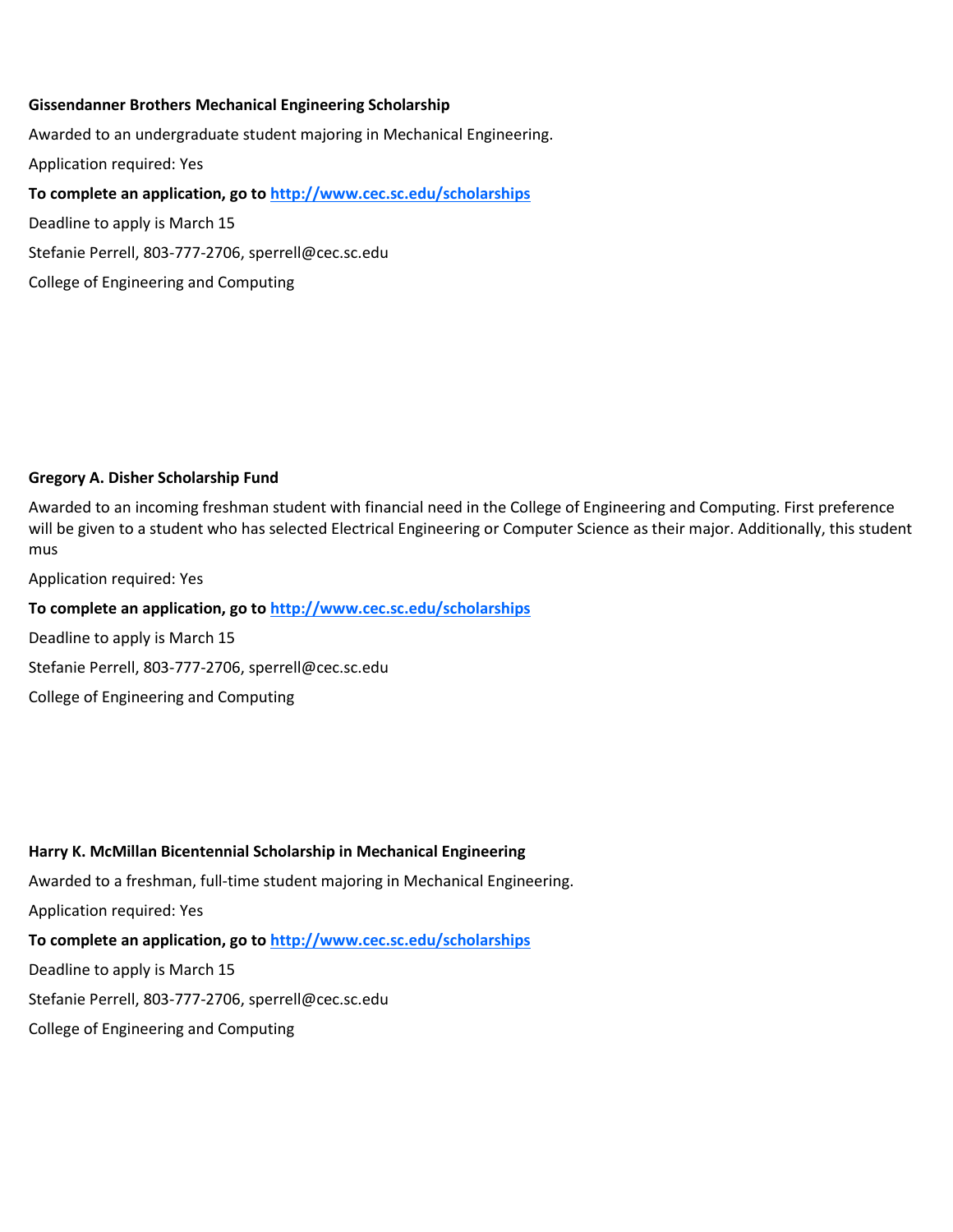### **Hartness International Scholarship**

Awarded to an undergraduate student majoring in an engineering discipline.

Application required: Yes

**To complete an application, go to http://www.cec.sc.edu/scholarships**

Deadline to apply is March 15

Stefanie Perrell, 803-777-2706, sperrell@cec.sc.edu

College of Engineering and Computing

### **Henry M. Rothberg Chemical Engineering Scholarship**

Awarded to a freshman student majoring in Chemical Engineering or Biomedical Engineering.

Application required: Yes

### **To complete an application, go to**

**https://sc.edu/study/colleges\_schools/engineering\_and\_computing/apply/undergradscholarships/freshmenseparatescholar ships.php**

Deadline to apply is March 15

Chris Williams, 803-777-0143, willia84@cec.sc.edu

College of Engineering and Computing

#### **J. Carroll Johnson Scholarship**

Awarded to an undergraduate student majoring in an engineering discipline.

Application required: Yes

# **To complete an application, go to http://www.cec.sc.edu/scholarships**

Deadline to apply is March 15

Stefanie Perrell, 803-777-2706, sperrell@cec.sc.edu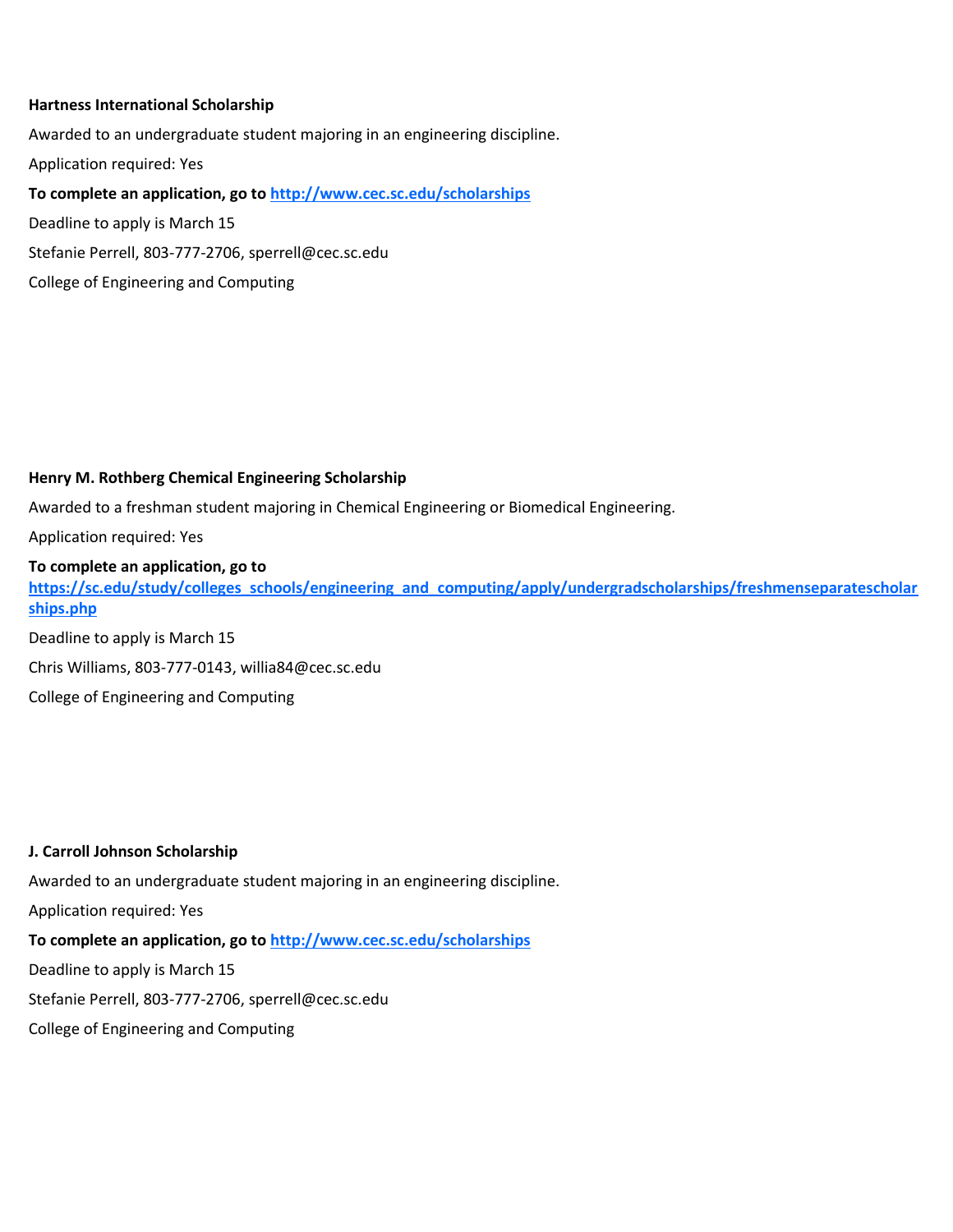### **J. Hubert Noland Memorial Scholarship**

Awarded to an undergraduate student majoring in Electrical Engineering or Computer Engineering. Application required: Yes **To complete an application, go to http://www.cec.sc.edu/scholarships** Deadline to apply is March 15

Stefanie Perrell, 803-777-2706, sperrell@cec.sc.edu

College of Engineering and Computing

### **Jack Price Civil Engineering Scholarship**

Awarded to a married undergraduate student majoring in Civil Engineering. Application required: Yes **To complete an application, go to http://www.cec.sc.edu/scholarships** Deadline to apply is March 15 Stefanie Perrell, 803-777-2706, sperrell@cec.sc.edu College of Engineering and Computing

### **James Boyce Malone Sr. & Jr. Scholarship**

Awarded to an undergraduate student in engineering who is working on environmental fields of study. Application required: Yes **To complete an application, go to http://www.cec.sc.edu/scholarships** Deadline to apply is March 15

Stefanie Perrell, 803-777-2706, sperrell@cec.sc.edu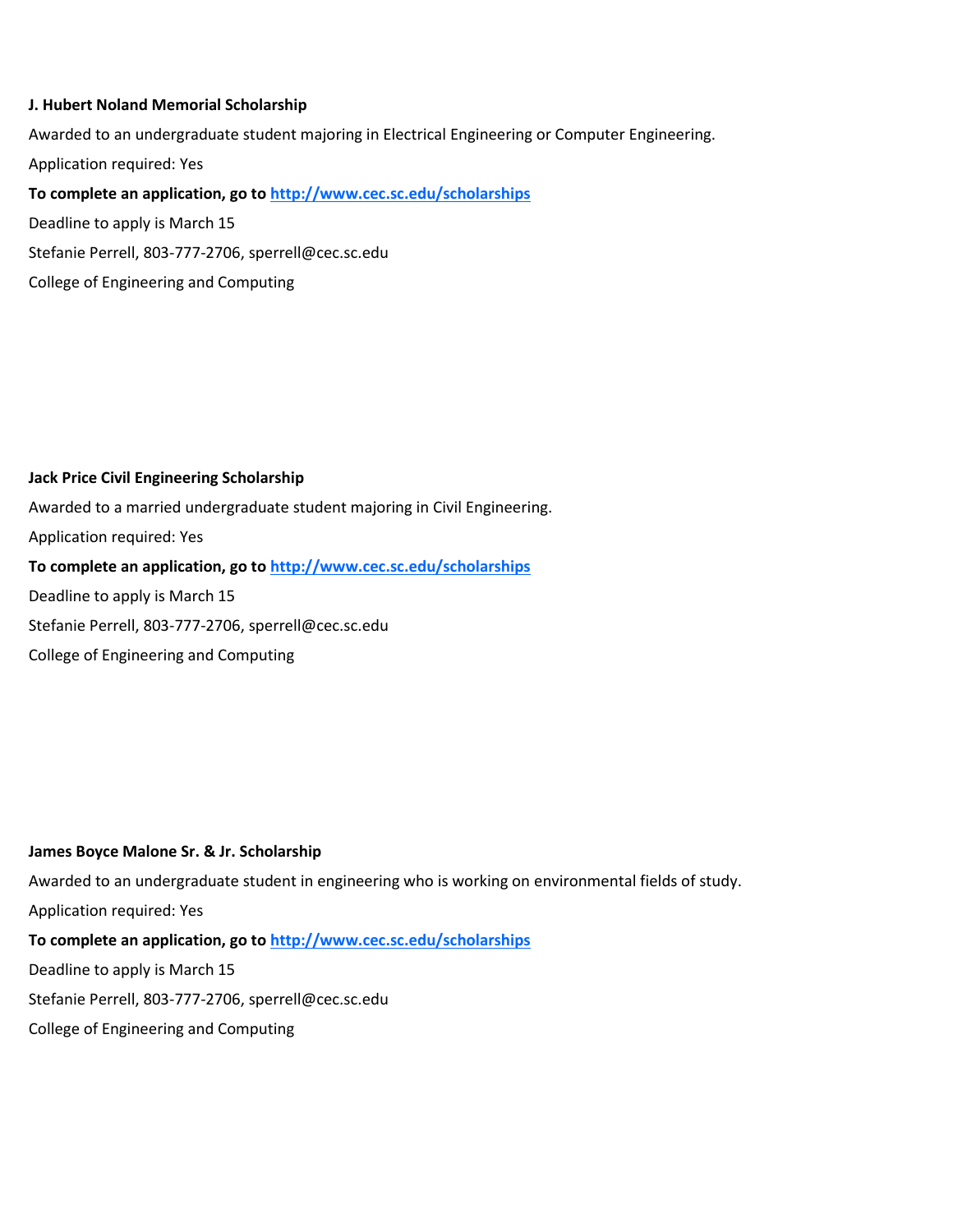### **James Malcolm McCutchen Electrical Engineering Scholarship**

Awarded to an undergraduate student majoring in Electrical Engineering. Application required: Yes **To complete an application, go to http://www.cec.sc.edu/scholarships** Deadline to apply is March 15 Stefanie Perrell, 803-777-2706, sperrell@cec.sc.edu

# **Jeffrey and Suzanne Brewer Endowed scholarship**

College of Engineering and Computing

Awarded to undergraduate student majoring in Electrical Engineering. Application required: Yes **To complete an application, go to http://www.cec.sc.edu/scholarships** Deadline to apply is March 15 Stefanie Perrell, 803-777-2706, sperrell@cec.sc.edu College of Engineering and Computing

**John & Sara Begg Mechanical Engineering Scholarship** Awarded to an undergraduate student majoring in Mechanical Engineering. Application required: Yes **To complete an application, go to http://www.cec.sc.edu/scholarships** Deadline to apply is March 15 Stefanie Perrell, 803-777-2706, sperrell@cec.sc.edu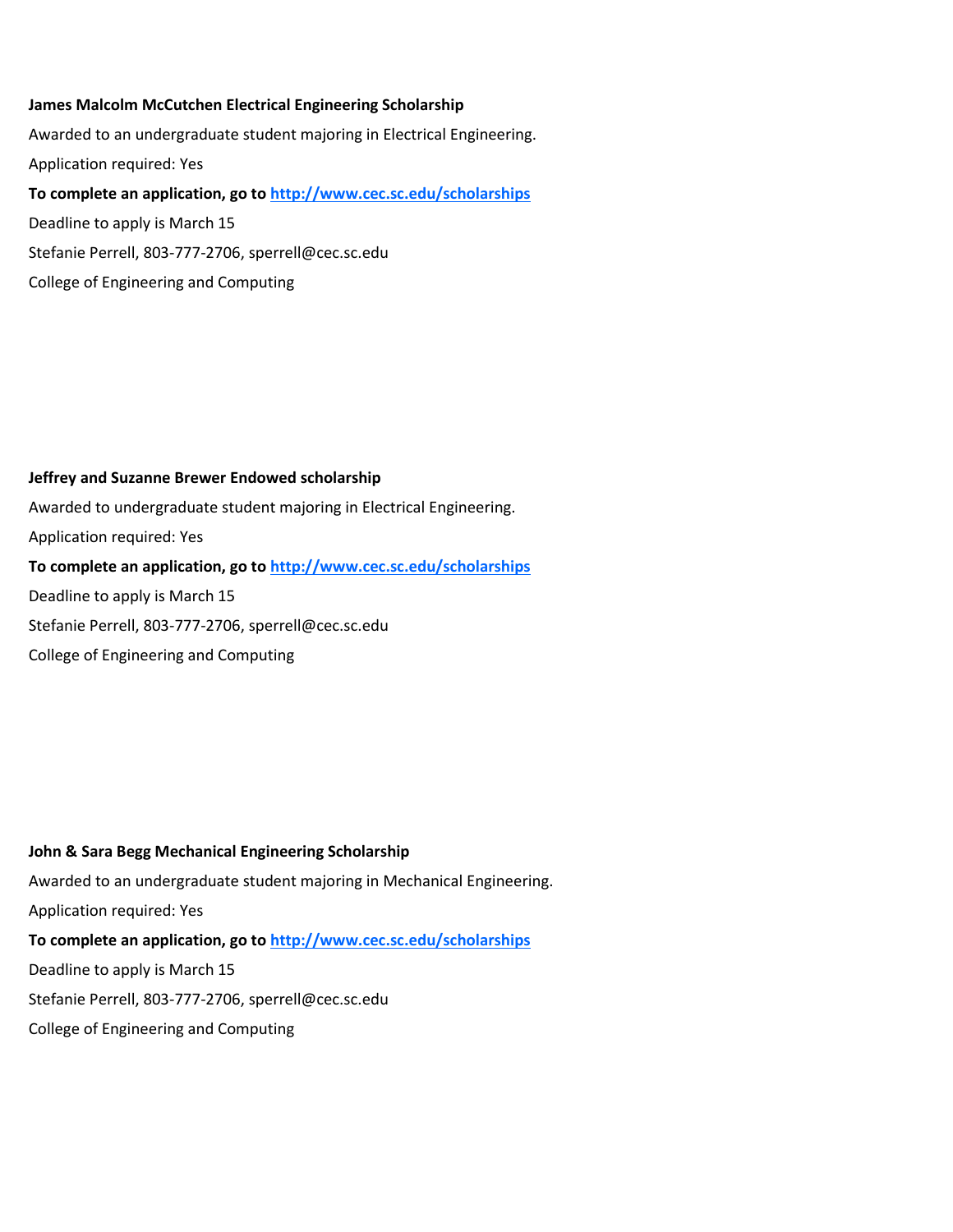### **John F. Gwinn Civil Engineering Scholarship**

Awarded to an upperclass undergraduate student majoring in Civil Engineering.

Application required: Yes

**To complete an application, go to http://www.cec.sc.edu/scholarships**

Deadline to apply is June 1

Stefanie Perrell, 803-777-2706, sperrell@cec.sc.edu

College of Engineering and Computing

### **John H. Fain Computer Science Scholarship**

Awarded to an upperclass undergraduate student majoring in Computer Science or Computer Information Systems and Engineering to a worthy senior Computer Science undergraduate student.

Application required: Yes

### **To complete an application, go to**

**https://sc.edu/study/colleges\_schools/engineering\_and\_computing/apply/undergradscholarships/Ctseparatescholarships.p hp**

Deadline to apply is March 15 Matt Thatcher, , scholarships-cse@cse.sc.edu College of Engineering and Computing

### **Joseph M. Biedenbach Scholarhip**

Awarded to an undergraduate student enrolled in the College of Engineering and Computing.

Application required: Yes

### **To complete an application, go to http://www.cec.sc.edu/scholarships**

Deadline to apply is March 15

Stefanie Perrell, 803-777-2706, sperrell@cec.sc.edu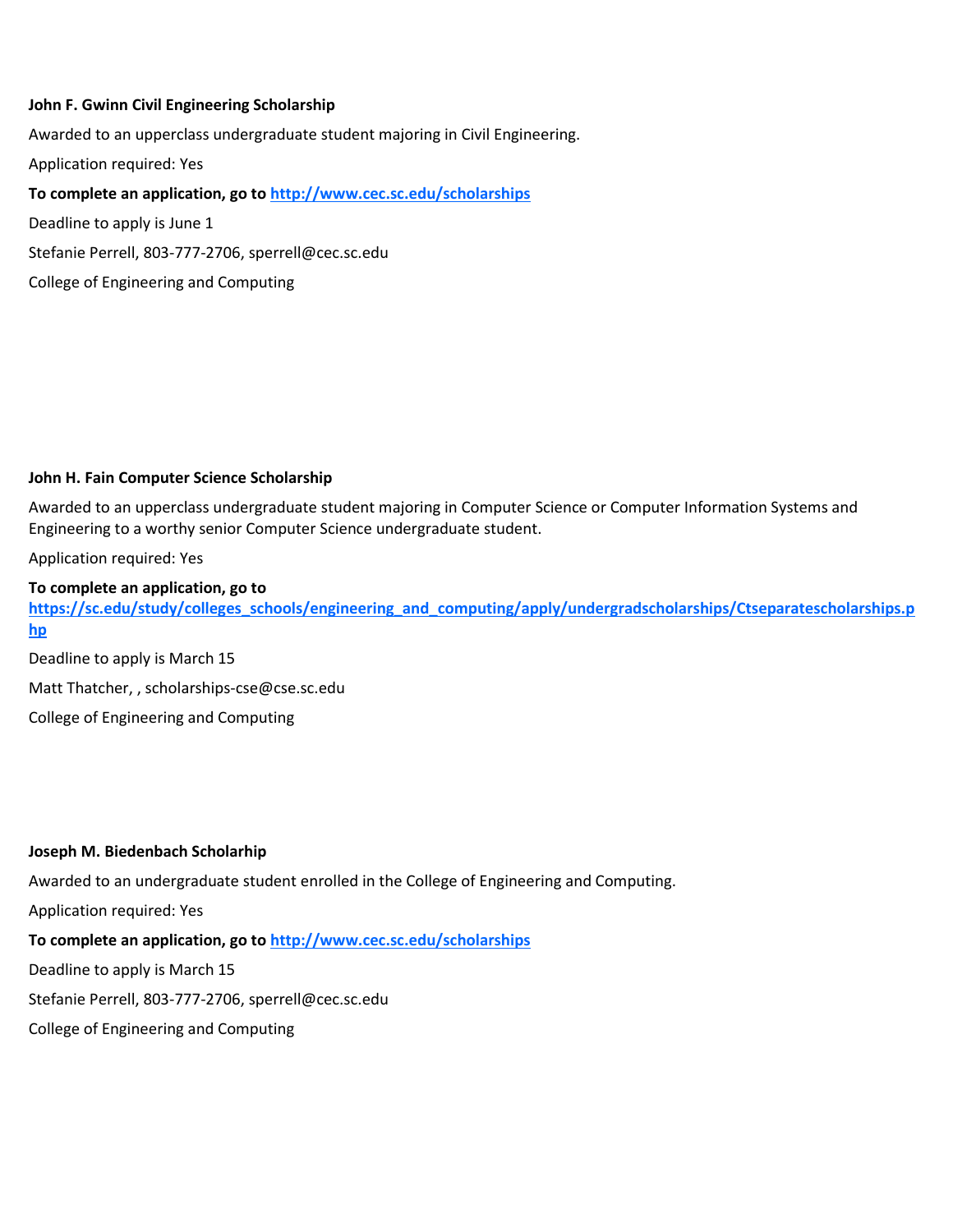### **Julius Kronrad Chemical Engineering Scholarship**

Awarded to an undergraduate student in the Department of Chemical Engineering. Application required: Yes **To complete an application, go to http://www.cec.sc.edu/scholarships** Deadline to apply is March 15

Stefanie Perrell, 803-777-2706, sperrell@cec.sc.edu

College of Engineering and Computing

### **Larry and Pat Wilson Computing Scholarship**

Awarded to an undergraduate student majoring in Computer Engineering, Computer Information Systems, or Computer Science.

Application required: Yes

**To complete an application, go to http://www.cec.sc.edu/scholarships**

Deadline to apply is March 15

Stefanie Perrell, 803-777-2706, sperrell@cec.sc.edu

College of Engineering and Computing

### **Lebby-Ellis Civil Engineering Scholarship**

Awarded to an upperclass undergraduate student majoring in Civil Engineering.

Application required: Yes

# **To complete an application, go to http://www.cec.sc.edu/scholarships**

Deadline to apply is June 1

Stefanie Perrell, 803-777-2706, sperrell@cec.sc.edu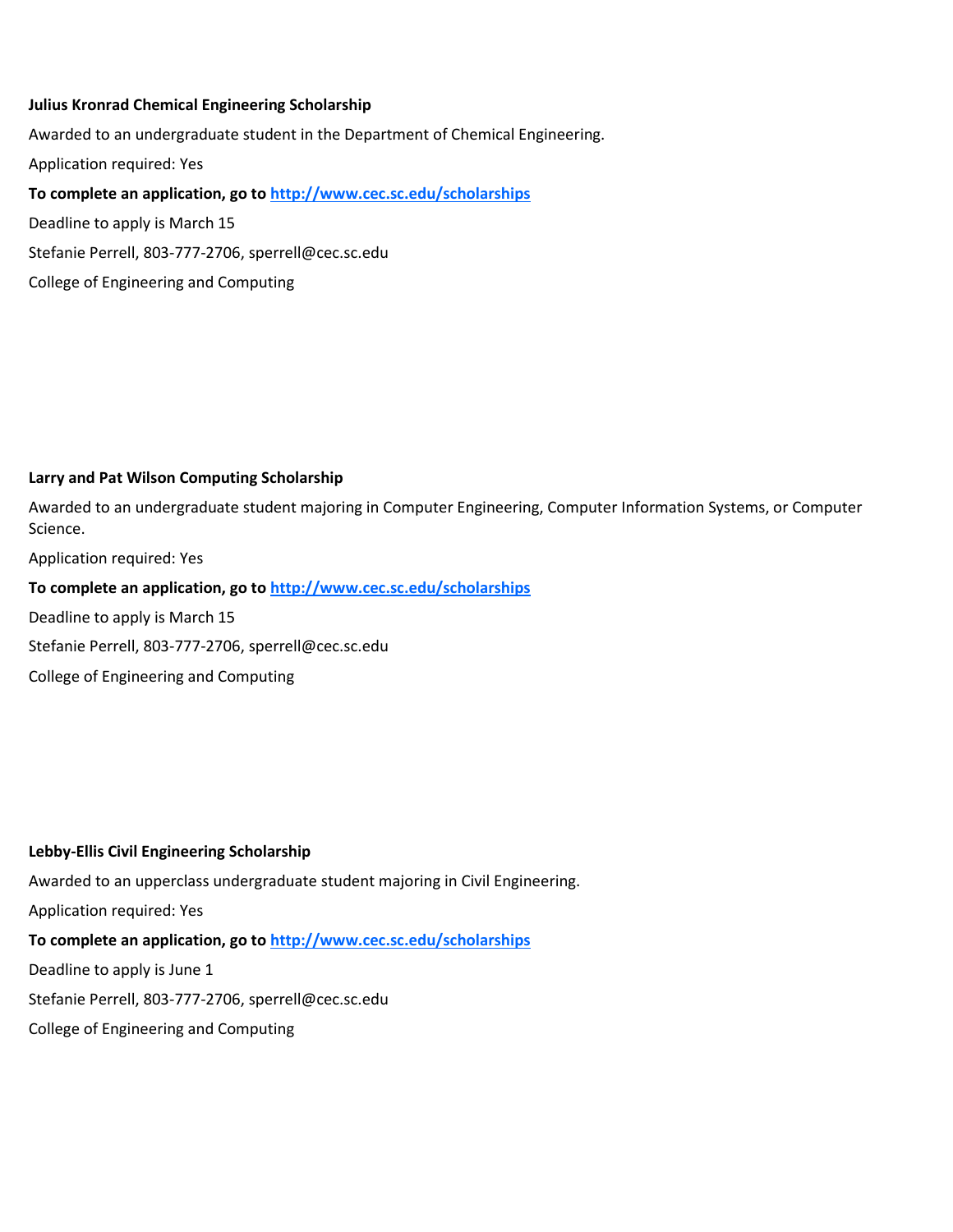### **Lewis M. Caswell ECELS**

Awarded to an undergraduate student majoring in Mechanical Engineering who is a resident of South Carolina. Application required: Yes **To complete an application, go to http://www.cec.sc.edu/scholarships** Deadline to apply is March 15

Stefanie Perrell, 803-777-2706, sperrell@cec.sc.edu

College of Engineering and Computing

### **Lewis M. Caswell Mechanical Engineering Scholarship**

Awarded to an undergraduate student majoring in Mechanical Engineering. Application required: Yes **To complete an application, go to http://www.cec.sc.edu/scholarships** Deadline to apply is March 15 Stefanie Perrell, 803-777-2706, sperrell@cec.sc.edu College of Engineering and Computing

**M. Walker & Ruth Rast Mechanical Engineering Scholarship** Awarded to an student majoring in Mechanical Engineering. Application required: Yes **To complete an application, go to http://www.cec.sc.edu/scholarships** Deadline to apply is March 15 Stefanie Perrell, 803-777-2706, sperrell@cec.sc.edu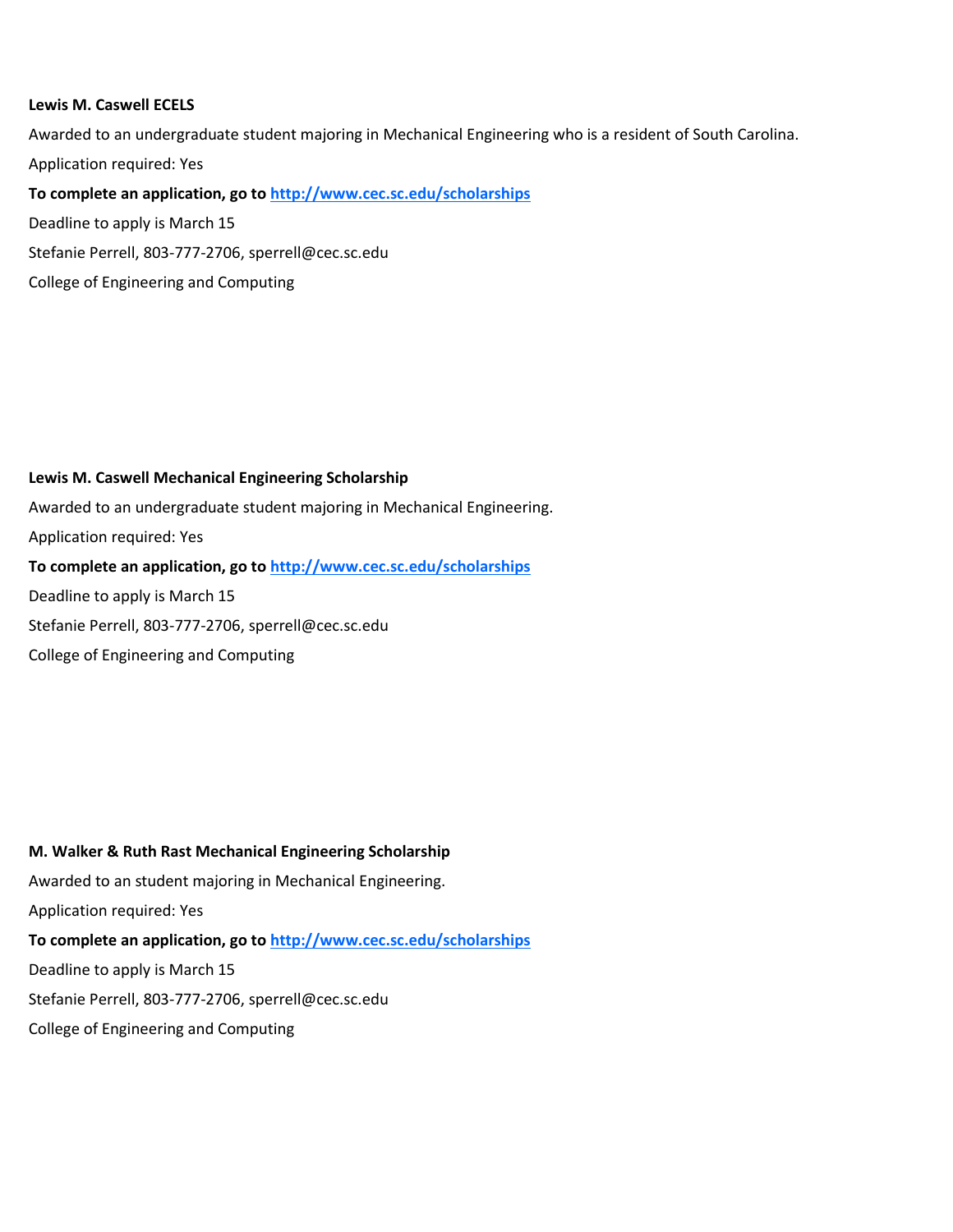### **Mac and Claudia Timmons Memorial Scholarship**

Awarded to an undergraduate student in the College of Engineering and Computing who has demonstrated financial need. Application required: Yes

**To complete an application, go to http://www.cec.sc.edu/scholarships**

Deadline to apply is March 15

Stefanie Perrell, 803-777-2706, sperrell@cec.sc.edu

College of Engineering and Computing

### **Mallie Bert Storey Civil Engineering Scholarship**

Awarded to an undergraduate student majoring in Civil Engineering who is a member of the Honors College.

Application required: Yes

**To complete an application, go to http://www.cec.sc.edu/scholarships**

Deadline to apply is March 15

Stefanie Perrell, 803-777-2706, sperrell@cec.sc.edu

College of Engineering and Computing

### **Marva Smalls Scholarship**

Awarded to an undergraduate student from underrepresented populations in the Pee Dee Region of South Carolina, which includes Chesterfield, Darlington, Dillon, Florence, Georgetown, Horry, Marion, Marlboro, and Williamsburg counties.

Application required: Yes

**To complete an application, go to http://www.cec.sc.edu/scholarships**

Deadline to apply is March 15

Stefanie Perrell, 803-777-2706, sperrell@cec.sc.edu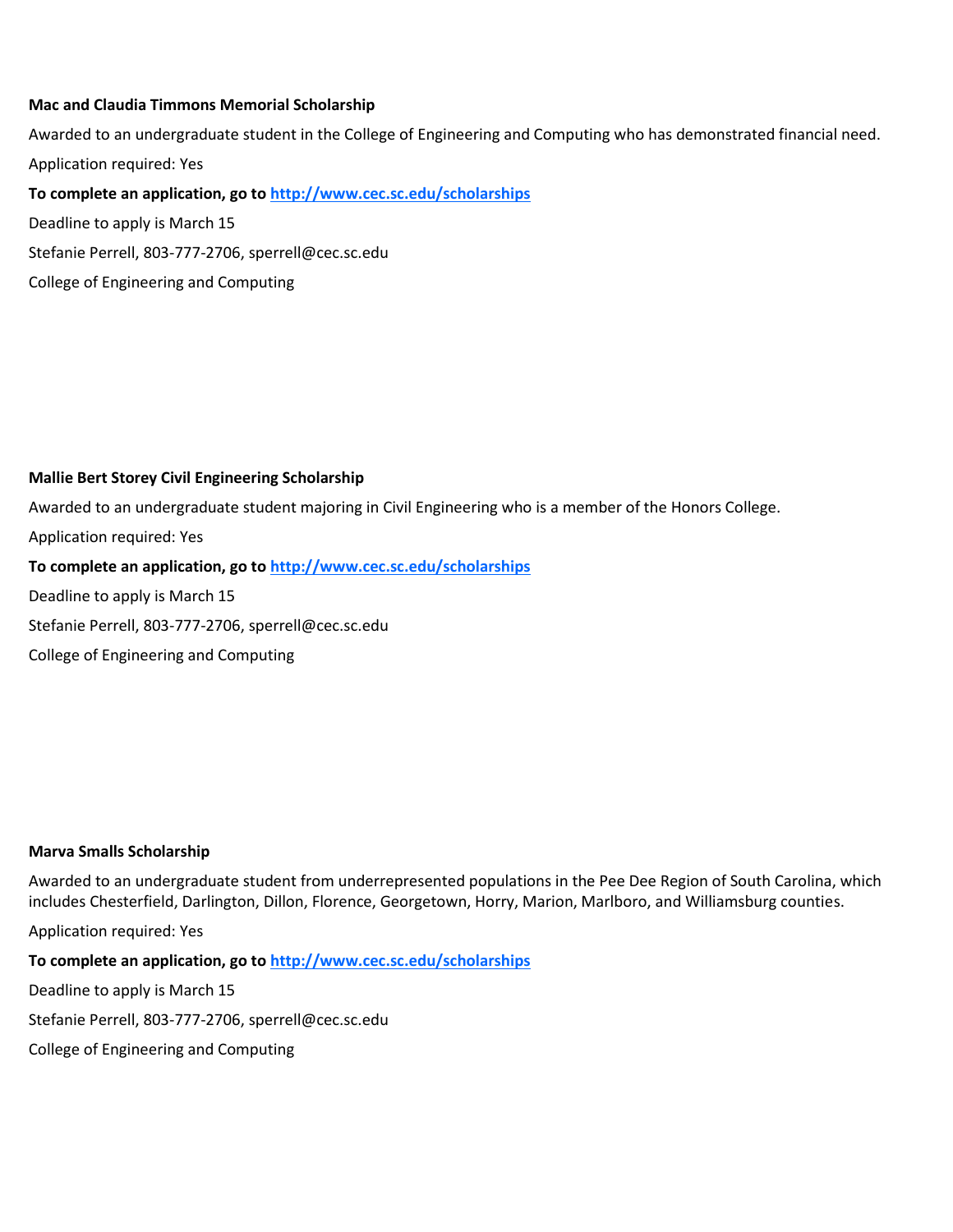### **Mason Stanley Simmons Chemical Engineering Scholarship**

Awarded to an undergraduate student majoring in Chemical Engineering. Application required: yes **To complete an application, go to http://www.cec.sc.edu/scholarships** Deadline to apply is March 15 Stefanie Perrell, 803-777-2706, sperrell@cec.sc.edu

College of Engineering and Computing

### **Michael Baker Corporation Civil Engineering Scholarship**

Awarded to a full-time undergraduate student majoring in Civil Engineering, who is a South Carolina resident and has a demonstrated financial need.

Application required: Yes

**To complete an application, go to http://www.cec.sc.edu/scholarships**

Deadline to apply is March 15

Stefanie Perrell, 803-777-2706, sperrell@cec.sc.edu

College of Engineering and Computing

### **Michelin North America Scholarship**

Awarded a full-time freshman from the South Carolina Governor's School for Science and Mathematics. Preference given to students pursing a major in Chemical Engineering, Computer Engineering, Computer Science, Electrical Engineering, or Mechanical Engine

Application required: Yes

**To complete an application, go to http://www.cec.sc.edu/scholarships**

Deadline to apply is March 15

Stefanie Perrell, 803-777-2706, sperrell@cec.sc.edu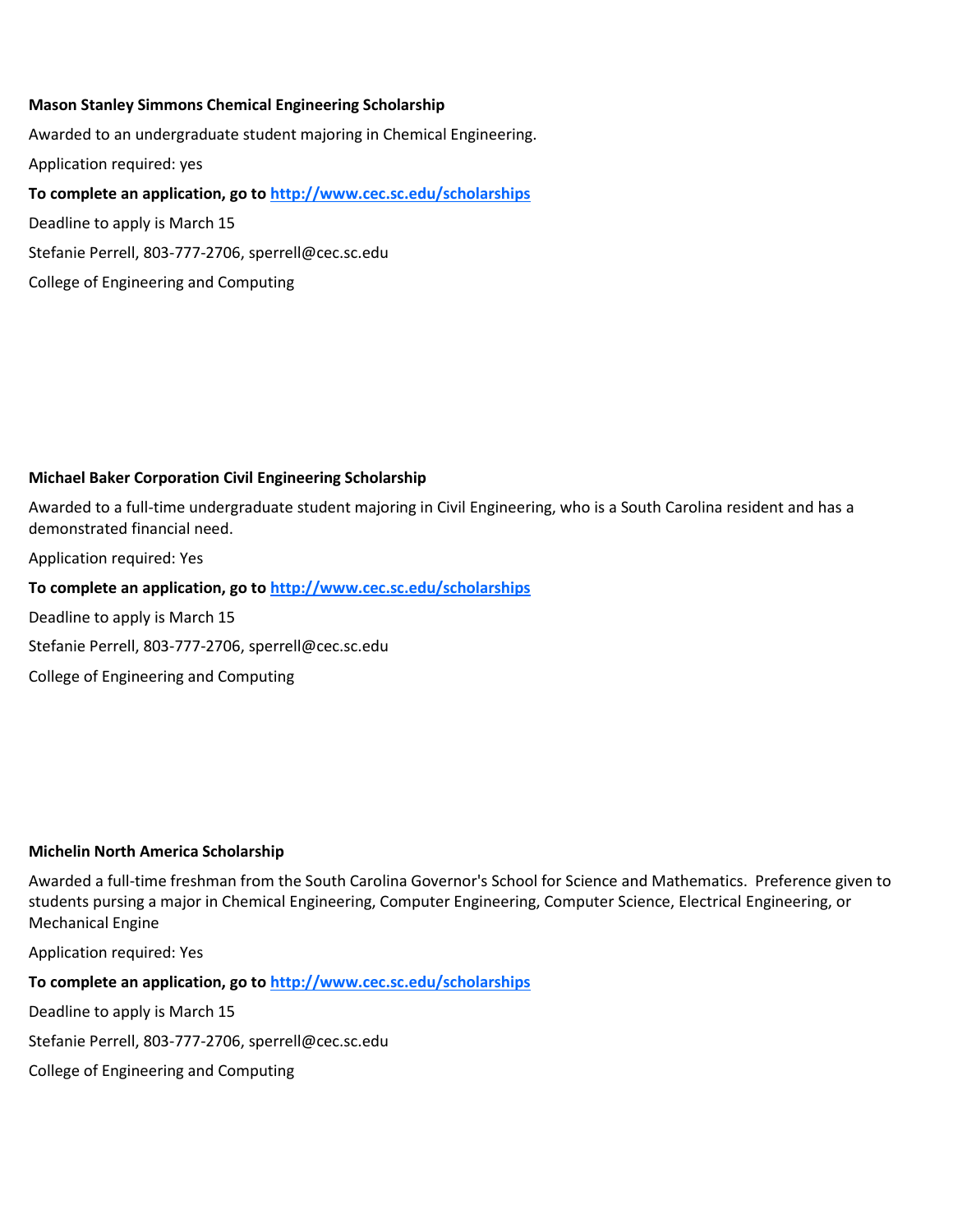### **Mr. & Mrs. Edward McCrady Henderson Civil Engineering Scholarship**

Awarded to an upperclass undergraduate student majoring in Civil Engineering who is a resident of South Carolina. Application required: Yes **To complete an application, go to http://www.cec.sc.edu/scholarships**

Deadline to apply is June 1

Stefanie Perrell, 803-777-2706, sperrell@cec.sc.edu

College of Engineering and Computing

### **Neva and Joe Gibbons Biomedical Engineering Scholarship**

Awarded to a full-time undergraduate student majoring in Biomedical Engineering.

Application required: Yes

### **To complete an application, go to http://www.cec.sc.edu/scholarships**

Deadline to apply is March 15

Stefanie Perrell, 803-777-2706, sperrell@cec.sc.edu

College of Engineering and Computing

### **Polston Family Engineering Scholarship**

Awarded to an undergraduate student in the College of Engineering and Computing, with primary consideration given to academic success, and secondary consideration given to financial need.

Application required: Yes

**To complete an application, go to http://www.cec.sc.edu/scholarships**

Deadline to apply is March 15

Stefanie Perrell, 803-777-2706, sperrell@cec.sc.edu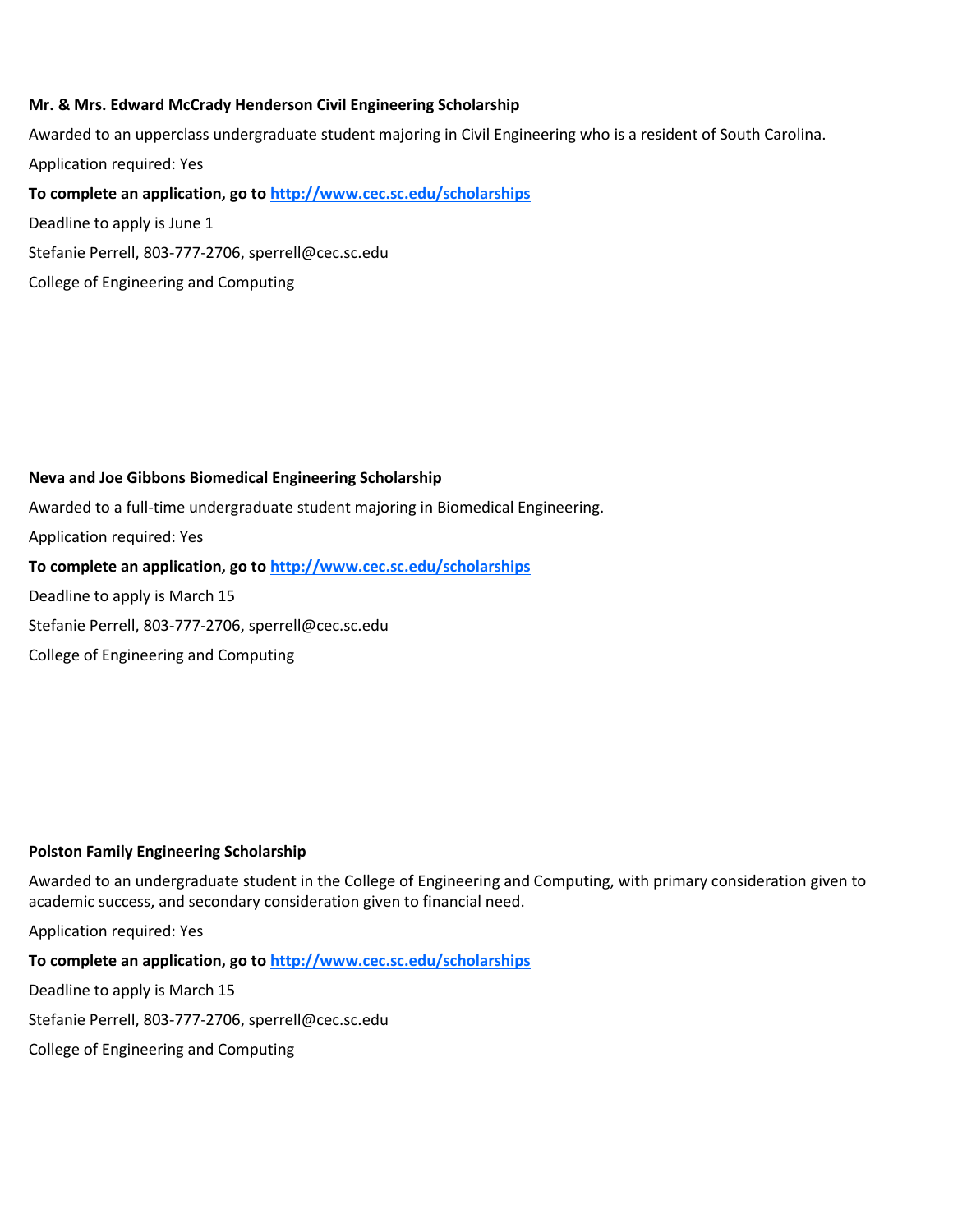### **Powers Engineering Scholarship**

Awarded to an undergraduate student majoring in Electrical Engineering or Chemical Engineering.

Application required: Yes

**To complete an application, go to http://www.cec.sc.edu/scholarships**

Deadline to apply is March 15

Stefanie Perrell, 803-777-2706, sperrell@cec.sc.edu

College of Engineering and Computing

### **Prysmian Mechanical Engineering Scholarship**

Awarded to an upperclass undergraduate student in the College of Engineering and Computing who is majoring in Electrical Engineering or Mechanical Engineering.

Application required: Yes

### **To complete an application, go to http://www.cec.sc.edu/scholarships**

Deadline to apply is June 1

Stefanie Perrell, 803-777-2706, sperrell@cec.sc.edu

College of Engineering and Computing

### **Richard B. Pool Engineering Scholarship**

Awarded to an undergraduate student in the College of Engineering and Computing.

Application required: Yes

# **To complete an application, go to http://www.cec.sc.edu/scholarships**

Deadline to apply is March 15

Stefanie Perrell, 803-777-2706, sperrell@cec.sc.edu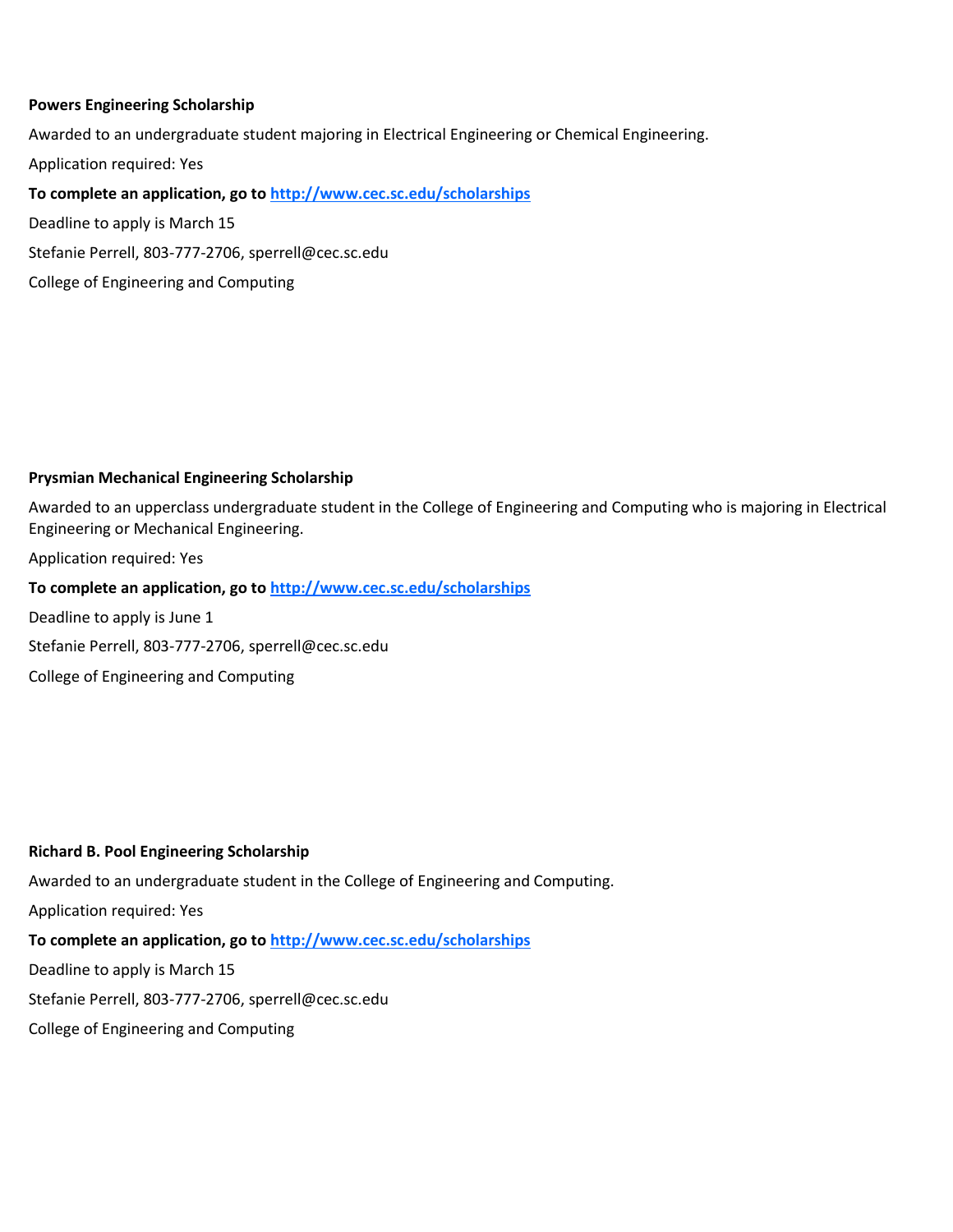### **Robert O. Pettus Electrical Engineering Scholarship**

Awarded to an undergraduate student majoring in Electrical Engineering. Application required: Yes **To complete an application, go to http://www.cec.sc.edu/scholarships** Deadline to apply is March 15 Stefanie Perrell, 803-777-2706, sperrell@cec.sc.edu

### **Roberta and Jim Moore Electrical Engineering Scholarship**

Awarded to a full-time undergraduate student majoring in Electrical Engineering, with preference given to a student who attended a South Carolina public high school.

Application required: Yes

**To complete an application, go to http://www.cec.sc.edu/scholarships**

Deadline to apply is March 15

Stefanie Perrell, 803-777-2706, sperrell@cec.sc.edu

College of Engineering and Computing

College of Engineering and Computing

### **Russell B. Maxey Civil Engineering Scholarship**

Awarded to an undergraduate student majoring in Civil Engineering.

Application required: Yes

#### **To complete an application, go to http://www.cec.sc.edu/scholarships**

Deadline to apply is March 15

Stefanie Perrell, 803-777-2706, sperrell@cec.sc.edu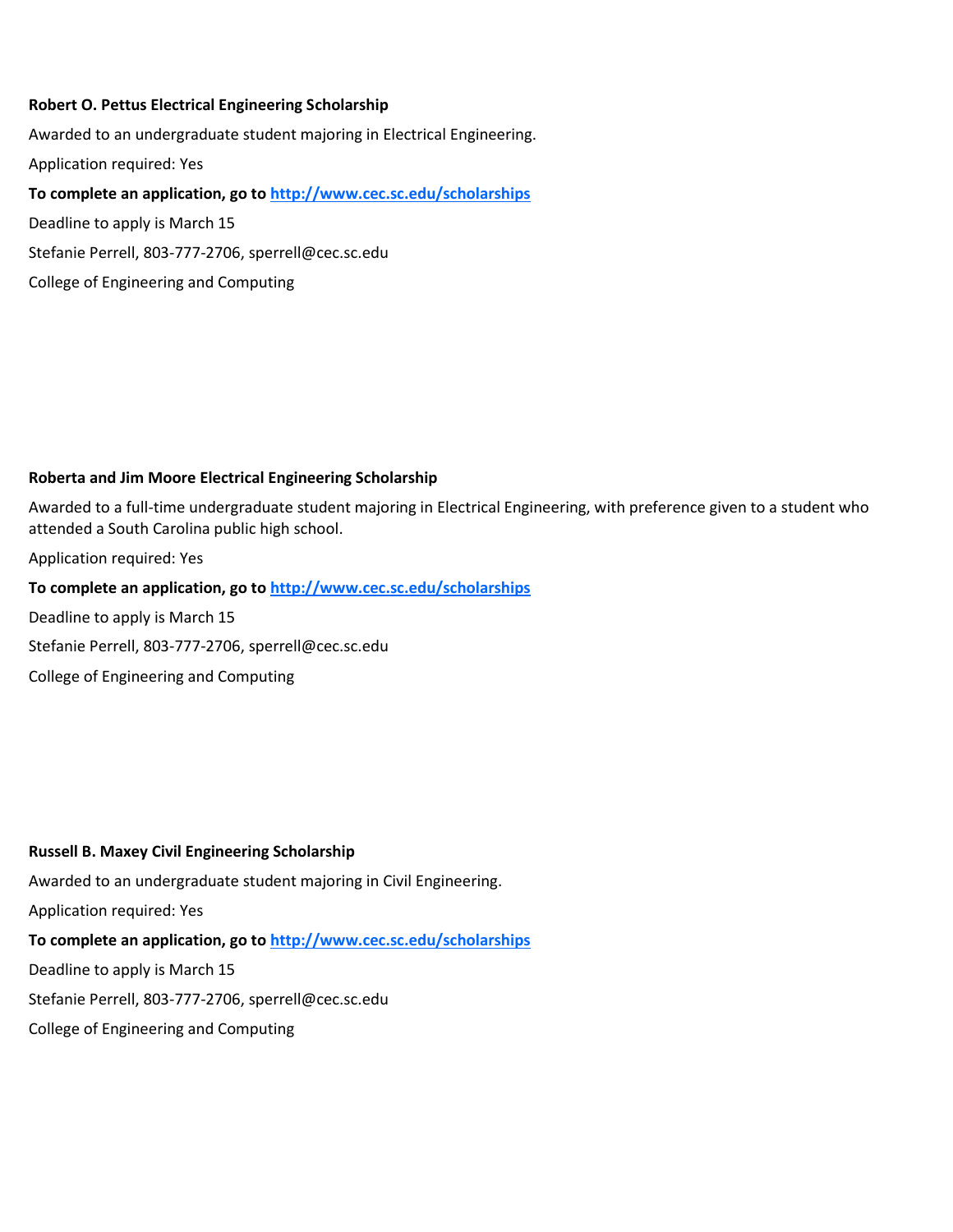### **Senator John G. Blackmon Mechanical Engineering Scholarship**

Awarded to an undergraduate student majoring in Mechanical Engineering. Application required: Yes **To complete an application, go to http://www.cec.sc.edu/scholarships** Deadline to apply is March 15 Stefanie Perrell, 803-777-2706, sperrell@cec.sc.edu

### **Smith, Sparks, Keitt Scholarship**

College of Engineering and Computing

Awarded to an undergraduate student in the College of Engineering and Computing with preference given to students from Marlboro County, South Carolina.

Application required: Yes

**To complete an application, go to http://www.cec.sc.edu/scholarships**

Deadline to apply is March 15

Stefanie Perrell, 803-777-2706, sperrell@cec.sc.edu

College of Engineering and Computing

#### **Southern Nuclear Operating Company Diversity Scholarship**

Awarded to a freshman who is a member of an underrepresented group that will promote diversity across the student body and is pursuing the study of electrical, mechanical or chemical engineering. Preference will be given to a resident of South Carolina, G

Application required: Yes

**To complete an application, go to http://www.cec.sc.edu/scholarships**

Deadline to apply is March 15

Stefanie Perrell, 803-777-2706, sperrell@cec.sc.edu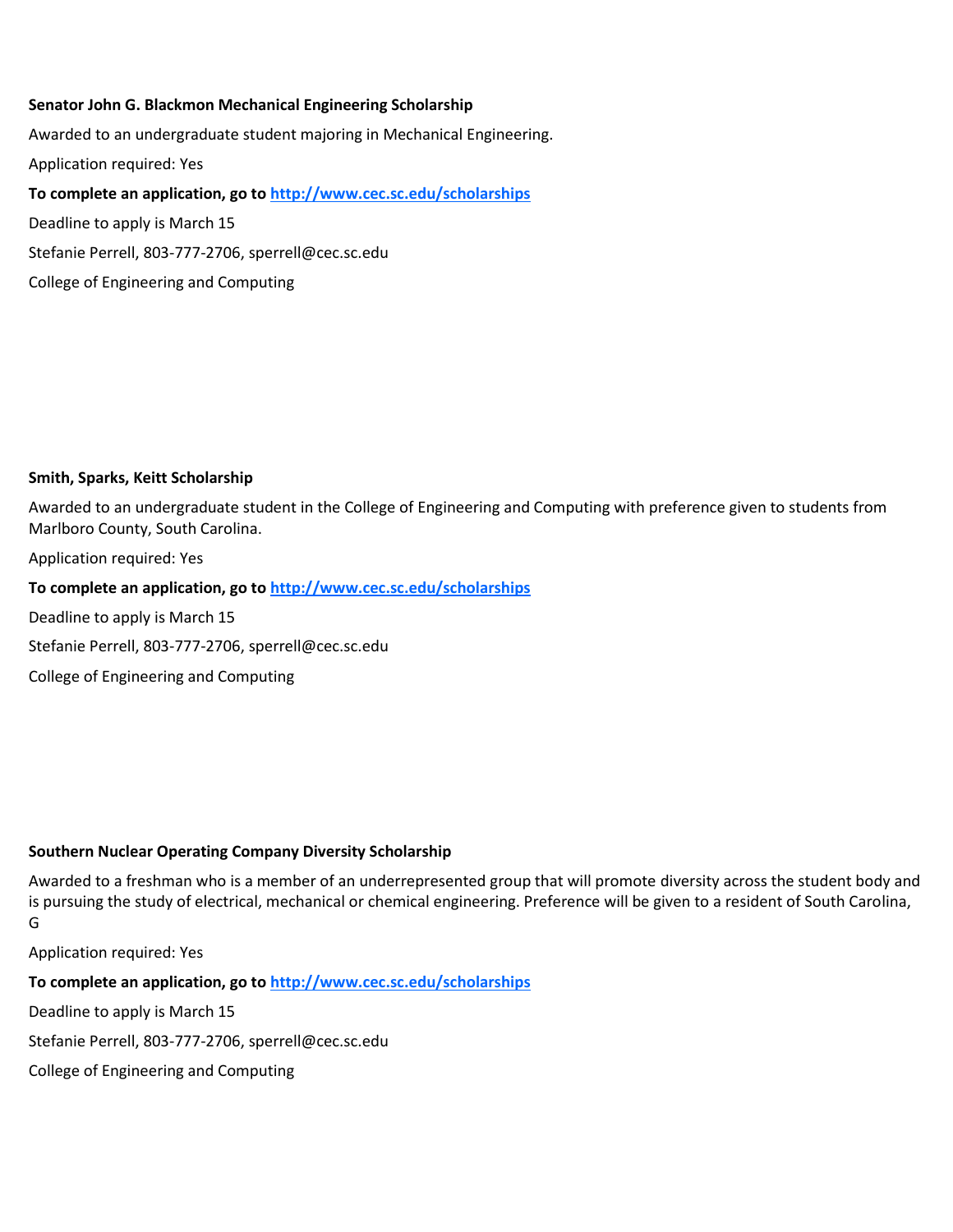### **Steve and Chris McNeill Mechanical Engineering Scholarship**

The scholarship will be awarded to a transfer undergraduate student majoring in Mechanical Engineering. The following factors are to be considered in making the award: (1) Undergraduate transfer student who has not completed a bachelor's degree; (2) Und

Application required: Yes

**To complete an application, go to http://www.cec.sc.edu/scholarships**

Deadline to apply is March 15

Stefanie Perrell, 803-777-2706, sperrell@cec.sc.edu

College of Engineering and Computing

### **Strom Thurmond Engineering Scholarship**

Awarded to a full-time undergraduate student majoring in an engineering discipline.

Application required: Yes

**To complete an application, go to http://www.cec.sc.edu/scholarships**

Deadline to apply is March 15

Stefanie Perrell, 803-777-2706, sperrell@cec.sc.edu

College of Engineering and Computing

### **Terry Floyd Computer Science Scholarship**

Awarded to a an undergraduate student majoring in Computer Science or any major associated with Computer Science. Application required: Yes

# **To complete an application, go to http://www.cec.sc.edu/scholarships**

Deadline to apply is March 15

Stefanie Perrell, 803-777-2706, sperrell@cec.sc.edu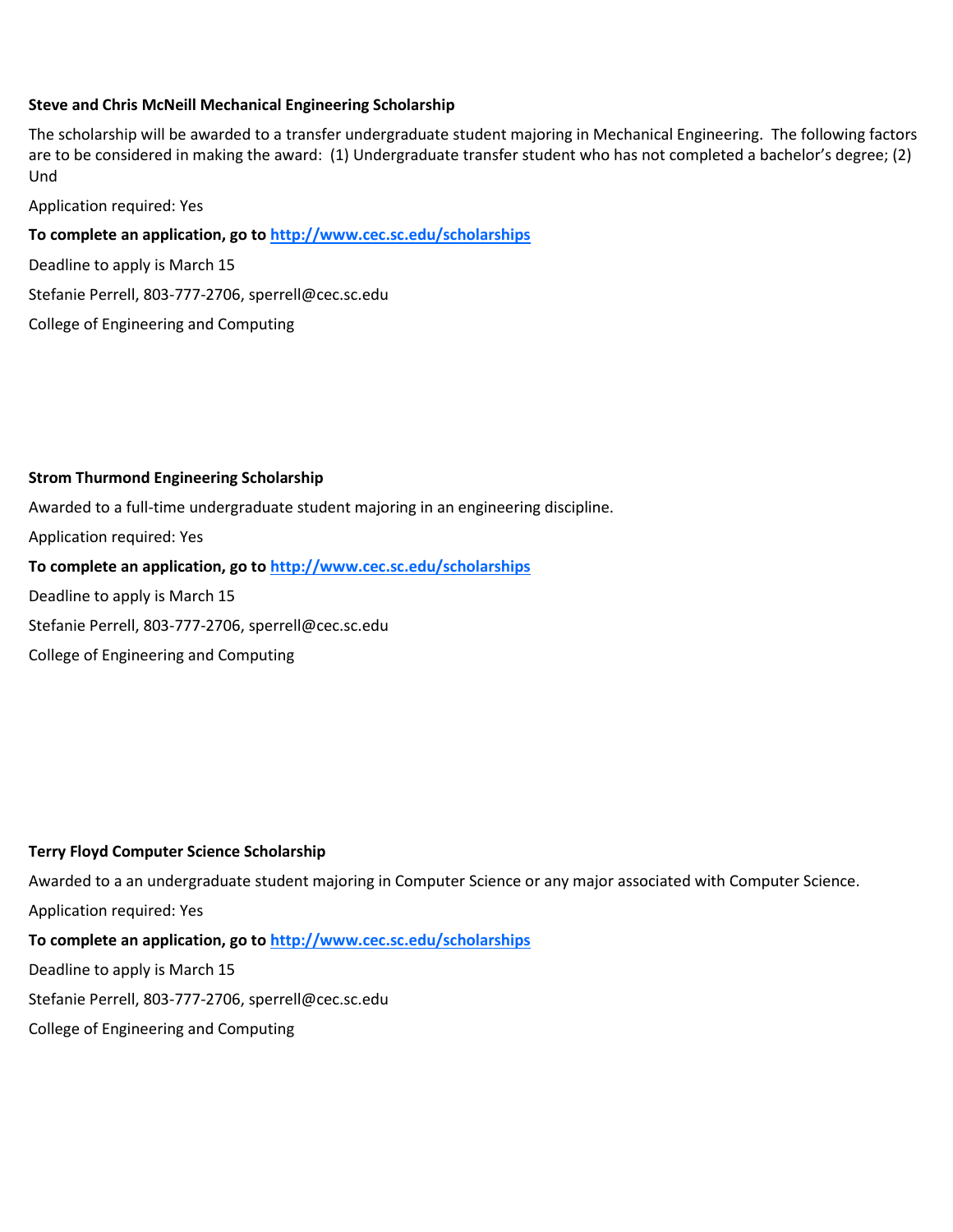### **The Curtis A. Rhodes Mechanical Engineering Scholarship**

College of Engineering and Computing

Awarded to an undergraduate student majoring in Mechanical Engineering. Application required: Yes **To complete an application, go to http://www.cec.sc.edu/scholarships** Deadline to apply is March 15 Stefanie Perrell, 803-777-2706, sperrell@cec.sc.edu

# **Thomas W. Culpepper Electrical Engineering Scholarship**

Awarded to an undergraduate student majoring in Electrical Engineering. Application required: Yes **To complete an application, go to http://www.cec.sc.edu/scholarships** Deadline to apply is March 15 Stefanie Perrell, 803-777-2706, sperrell@cec.sc.edu College of Engineering and Computing

#### **TLV for Steam Excellence Scholarship**

Awarded to an undergraduate student majoring in Chemical Engineering or Mechanical Engineering. Application required: Yes **To complete an application, go to http://www.cec.sc.edu/scholarships**

Deadline to apply is March 15

Stefanie Perrell, 803-777-2706, sperrell@cec.sc.edu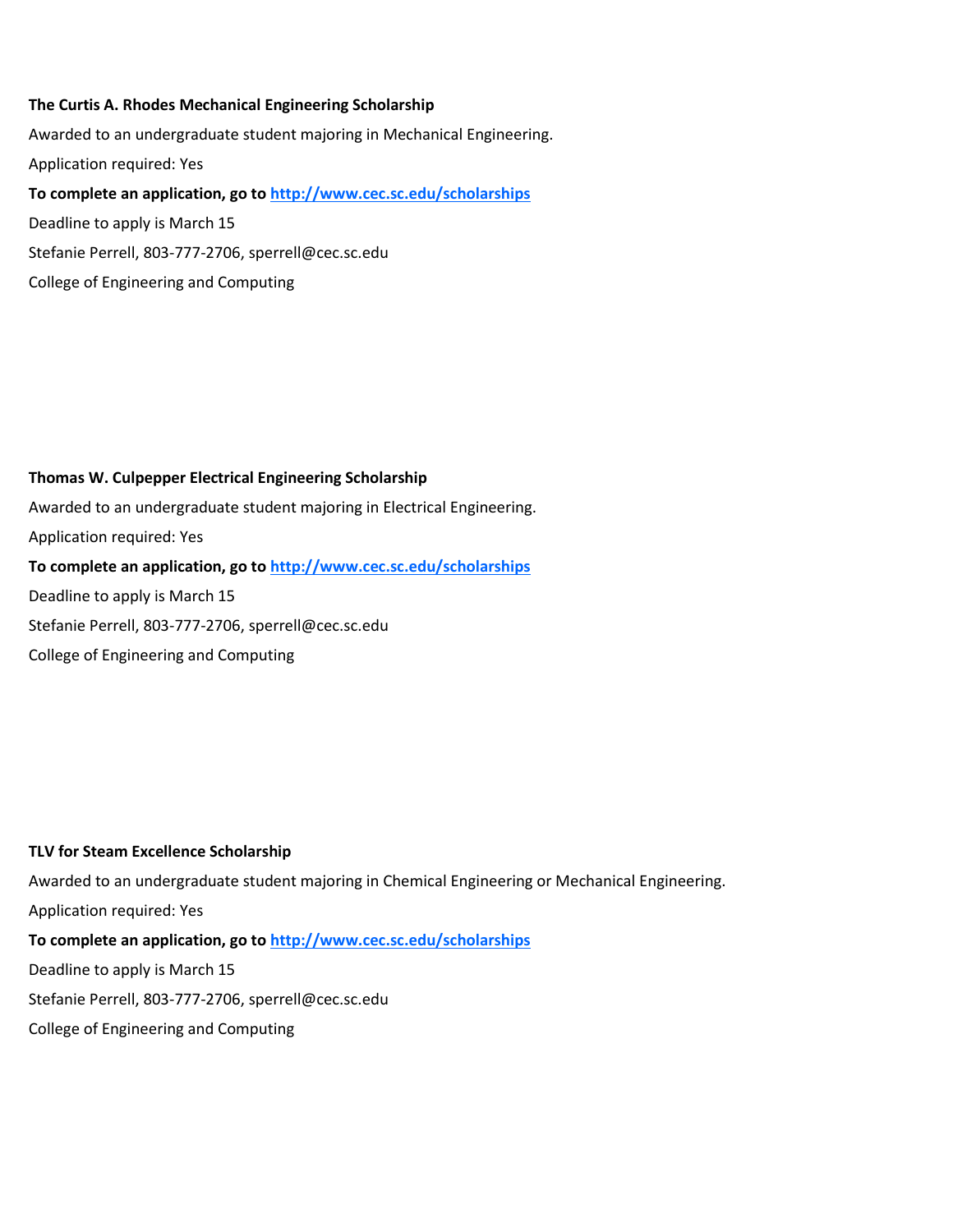### **Union Switch & Signal Scholarship**

College of Engineering and Computing

Awarded to an undergraduate student in the College of Engineering and Computing. Application required: Yes **To complete an application, go to http://www.cec.sc.edu/scholarships** Deadline to apply is March 15 Stefanie Perrell, 803-777-2706, sperrell@cec.sc.edu

### **USC Alumni/ExxonMobil Engineering Scholarship**

Awarded to an undergraduate student majoring in Chemical Engineering or Mechanical Engineering.

Application required: Yes

### **To complete an application, go to http://www.cec.sc.edu/scholarships**

Deadline to apply is March 15

Stefanie Perrell, 803-777-2706, sperrell@cec.sc.edu

College of Engineering and Computing

### **USC Alumni/Microsoft Employees Computing Scholarship**

Awarded to an undergraduate student majoring in Computer Science, Computer Engineering or Computer Information Systems. Application required: Yes

# **To complete an application, go to http://www.cec.sc.edu/scholarships**

Deadline to apply is March 15

Stefanie Perrell, 803-777-2706, sperrell@cec.sc.edu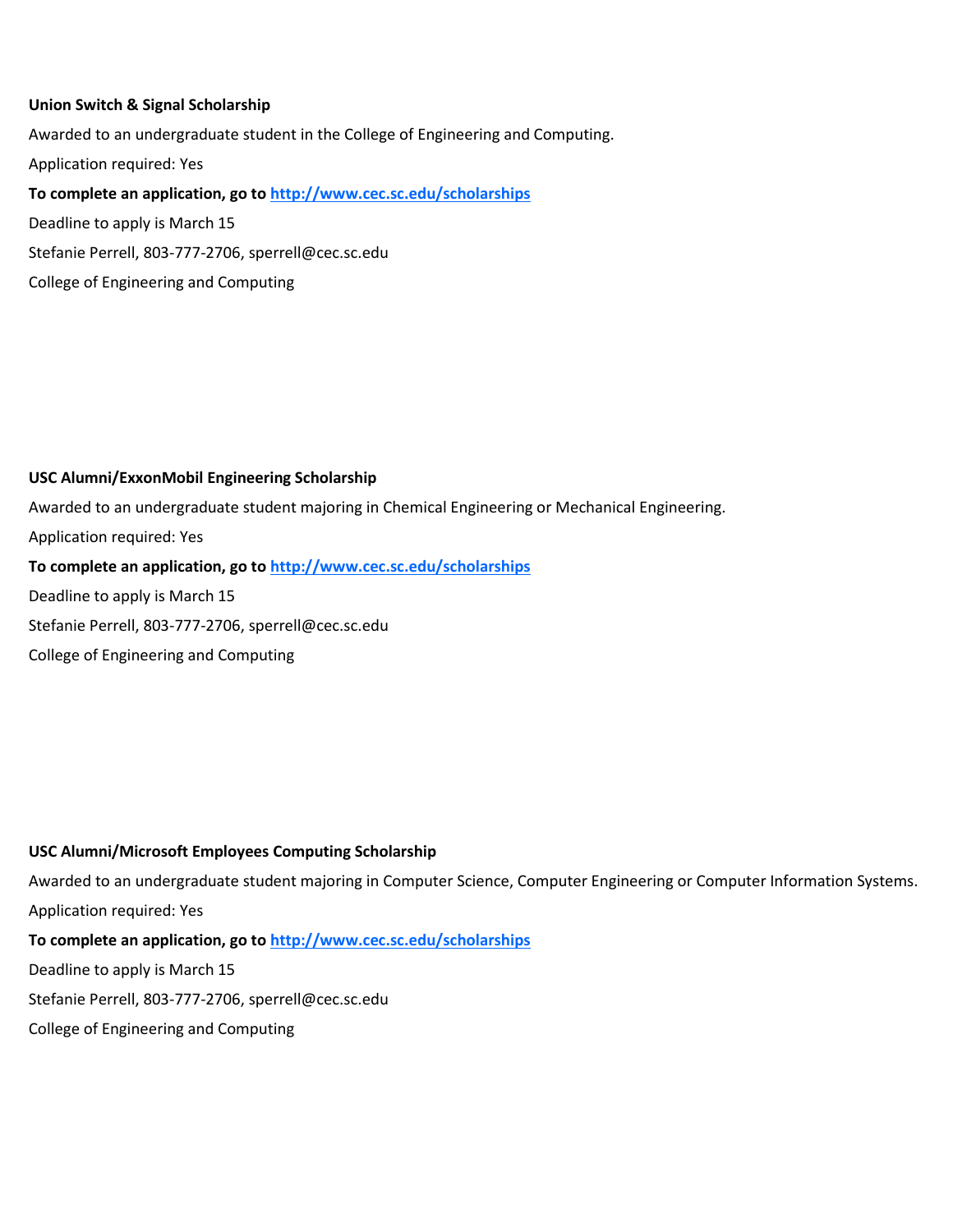### **Vlahoplus Engineering Honors Scholarship**

Awarded to an undergraduate student in the College of Engineering and Computing who is a member of the Honors College. Application required: Yes

**To complete an application, go to http://www.cec.sc.edu/scholarships**

Deadline to apply is March 15

Stefanie Perrell, 803-777-2706, sperrell@cec.sc.edu

College of Engineering and Computing

### **W. Richard Cathcart Chemical Engineering Scholarship**

Awarded to an undergraduate student in Chemical Engineering who is also a United States Citizen.

Application required: Yes

### **To complete an application, go to http://www.cec.sc.edu/scholarships**

Deadline to apply is March 15

Stefanie Perrell, 803-777-2706, sperrell@cec.sc.edu

College of Engineering and Computing

### **W.O. Blackstone Mechanical Engineering Scholarship**

Awarded to an undergraduate student majoring in Mechanical Engineering.

Application required: Yes

# **To complete an application, go to http://www.cec.sc.edu/scholarships**

Deadline to apply is March 15

Stefanie Perrell, 803-777-2706, sperrell@cec.sc.edu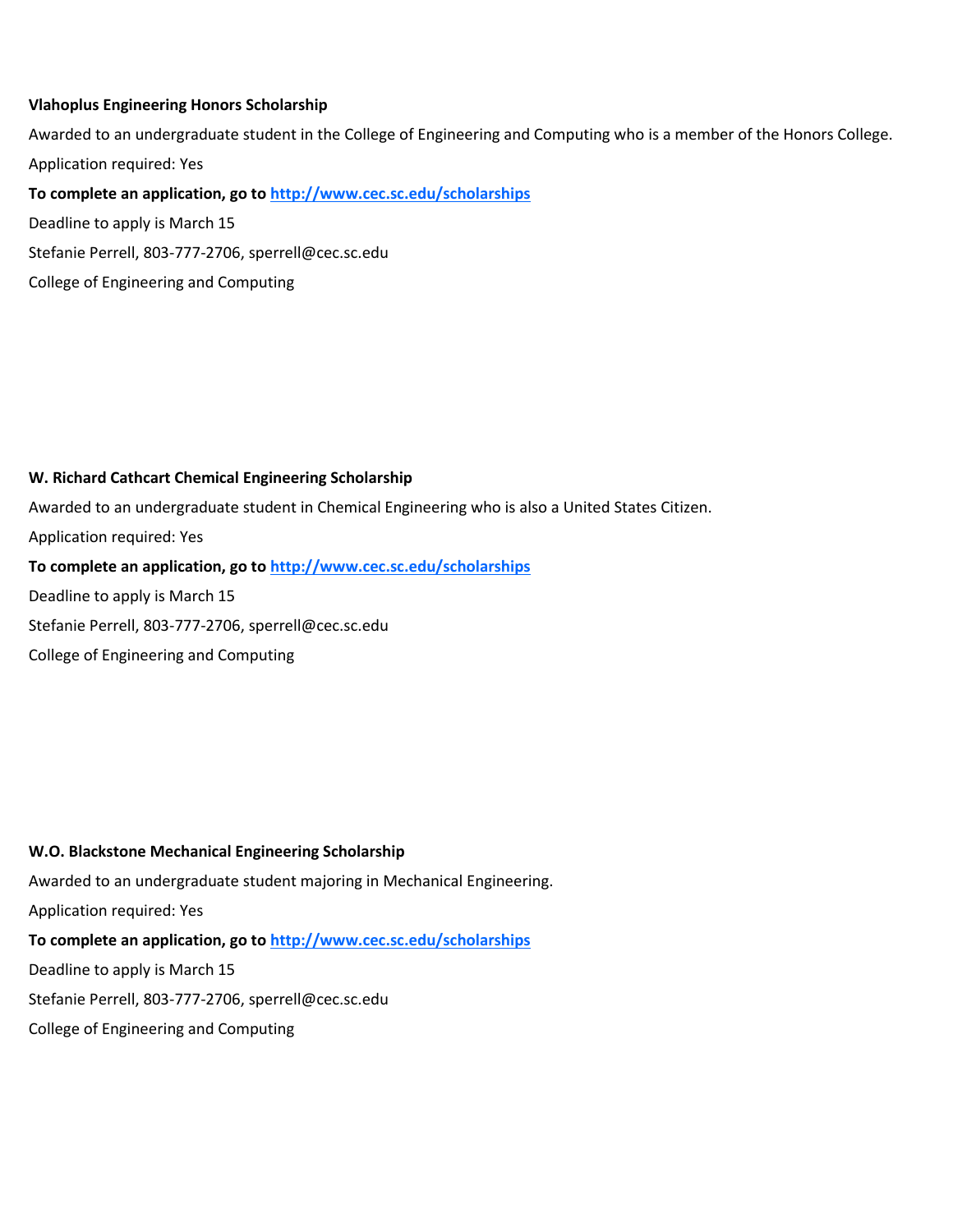### **Walter E. Rowe Civil Engineering Scholarship**

Awarded to an undergraduate student majoring in Civil Engineering, preference is given to students interested in the structures/geotechnical area.

Application required: Yes

**To complete an application, go to http://www.cec.sc.edu/scholarships**

Deadline to apply is March 15

Stefanie Perrell, 803-777-2706, sperrell@cec.sc.edu

College of Engineering and Computing

### **William A Fox III Civil Engineering ECELS Scholarship**

Awarded to an undergraduate student majoring in Civil Engineering who is a resident of South Carolina.

Application required: Yes

**To complete an application, go to http://www.cec.sc.edu/scholarships**

Deadline to apply is March 15

Stefanie Perrell, 803-777-2706, sperrell@cec.sc.edu

College of Engineering and Computing

**William C Elks Jr & Cynthia H Elks Chemical Engineering Scholarship** Awarded to an undergraduate student majoring in Chemical Engineering. Application required: Yes **To complete an application, go to http://www.cec.sc.edu/scholarships** Deadline to apply is March 15 Stefanie Perrell, 803-777-2706, sperrell@cec.sc.edu